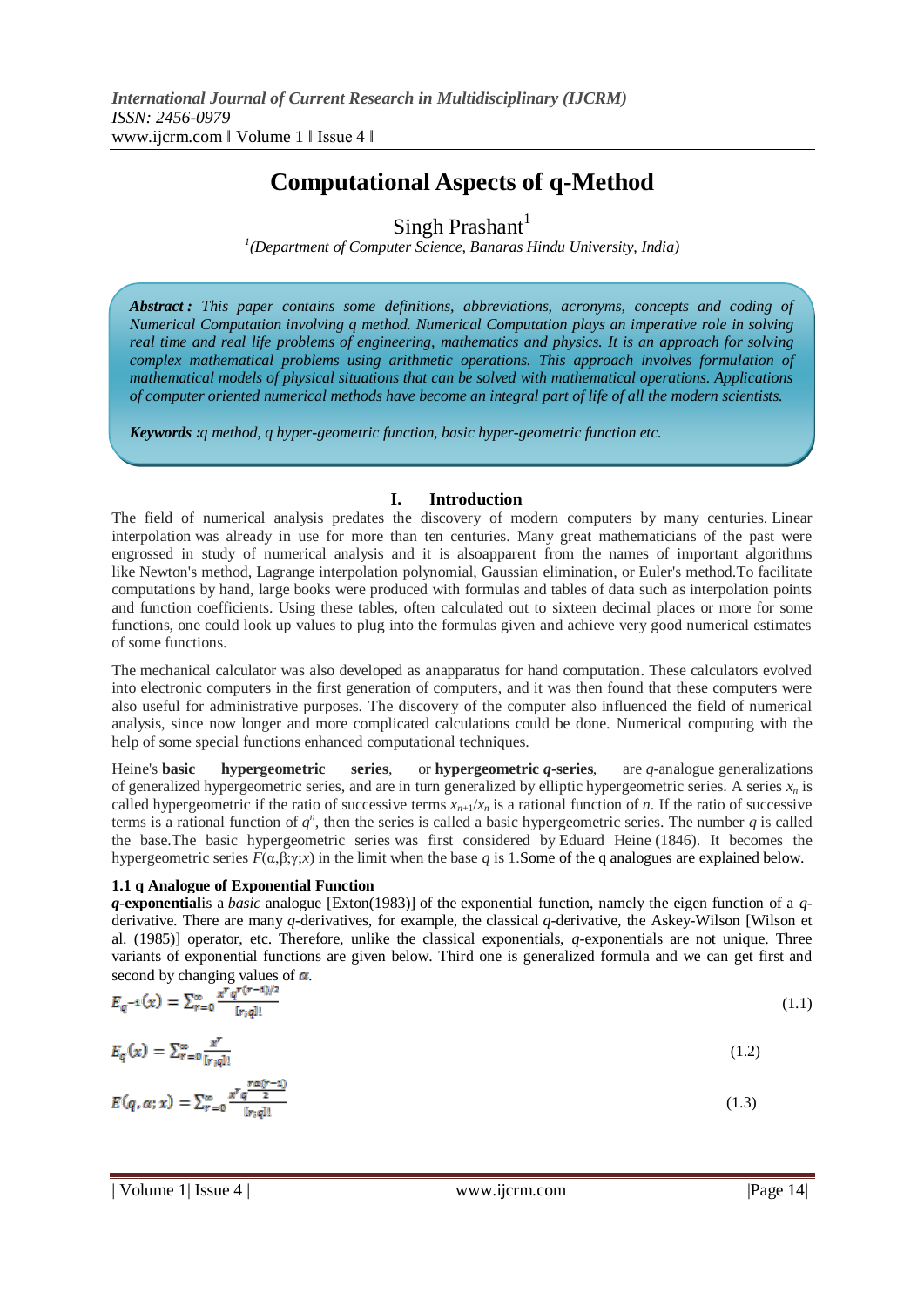**1.2** *q Analogue of Basic***Integration:** The inverse operation to basic differentiation has also been discussed at some length by F.H. Jackson [Jackson (1904)]. This is represented by the symbol  $\int_a^b \phi(x) d(\alpha x)$  and is referred to as *q-*integration or basic integration. When *q* tends to unity, the basic integral reduces to the ordinary integral. The operations of basic differentiation and integration correspond exactly in every way to ordinary differentiation and integration of which these are generalizations.

$$
\int_{a}^{b} f(x) d(qx) = (1 - q) \{ b \sum_{r=0}^{\infty} q^{r} f(q^{r}b) - a \sum_{r=0}^{\infty} q^{r} f(q^{r}a) \}
$$
\n(1.4)

$$
\int_0^c f(x) d(qx) = (1 - q) \{ c \sum_{r=0}^\infty q^r f(q^r c) \}
$$
\n(1.5)

$$
\int_{cq} f(x) d(qx) = (1 - q) \{ c \sum_{r=0}^{\infty} q^{r+1} f(q^{r+1} c) \}
$$
\n(1.6)

$$
\int_0^\infty f(x) d(q, x) = (1 - q) \sum_{i = -\infty}^\infty q^i f(q^i)
$$
\n(1.7)

**1.3 q Analogue of Trigonometric Functions :**As like exponential function, various analogues of circular functions have been introduced. Jackson gave a class of *q-*circular function[Exton (1983)], [Gasper et al. (2004)] .He also introduced a class of circular function from point of view of pseudo-periodicity.

$$
sin_q(x) = x \sum_{r=0}^{\infty} \frac{(-x^2)^r}{(2r+1;q)!} = x0F1(-;\frac{3}{2};q^2;-\left[\frac{1}{2};q^2\right]^2 x^2)
$$
\n(1.8)

$$
\cos_q(x) = \sum_{r=0}^{\infty} \frac{(-x^2)^r}{[2r;q]!} = 0F1(-;\frac{1}{2};q^2; -\left[\frac{1}{2};q^2\right]^2 x^2)
$$
\n(1.9)

#### **1.4 Properties of Trigonometric Functions**

$$
\sin_q(x)\sin_{1/q}(x) + \cos_q(x)\cos_{1/q}(x) = 1\tag{1.10}
$$

$$
\cos_q(x)\cos_{1/q}(x) - \sin_q(x)\sin_{1/q}(x) = \cos_q(2x)
$$
\n(1.11)

**1.5 Basic Differentiation operator:** Jackson introduced the operative symbol[Exton (1983)], [Gasper et al. (2004)] for basic differentiation defined by the relation  $\Delta/\Phi(x) = \{(x) - (qx)\} x^{-1} (1-q)^{-1}$ , The operation of basic differentiation is defined by [Jackson (1904)] the relations

$$
B_{q,x}\emptyset(x) = \frac{\emptyset(x) - \emptyset(qx)}{x(1-q)} = \sum_{r=0}^{\infty} \frac{(q-1)^r x^r d^{r+1} \emptyset(x)}{(r+1)! \ dx^{r+1}},
$$
\n(1.12)

, where *x* and *q* may be real or complex. This becomes the same as ordinary differentiation as the base *q* tends to unity. In order to avoid the possibility of perplexity with the ordinary difference operator, we shall write  $B_{g,x}$ instead of  $\Delta$ . Furthermore, the subscripts *q* and *x* will be omitted provided that there is no chance of vagueness. It will be seen that the possibility now arises of the existence of certain types of difference equations based upon this operator.

$$
D_{q,x}f(x) = \frac{f(qx) - f(x)}{x(q-1)}\tag{1.13}
$$

**1.6 Basic analogue of Taylor's Theorem :**Jackson introduced [Exton (1983)] *q* analogue of Taylor's Theorem  $+\frac{(n-1)}{n-1}D_q^2 f(a)+...+\frac{(n-1)}{n-1}D_q^m f(a)$ , where  $R_n = \frac{(x-a)^{(n+1)}}{[n+1,a]!} D^{(n+1)} f(\xi)$ , where lies between x and a. (1.14)

**1.7 Variants of Laplace Transform :**Hahn [Hahn (1949)] defined two analogues of Laplace Transform by the help of the integral equations

$$
L_{q,s}f(x) = \frac{1}{1-q} \int_0^{\frac{1}{s}} E_q(qsx) f(x) d(q,x)
$$
\n(1.15)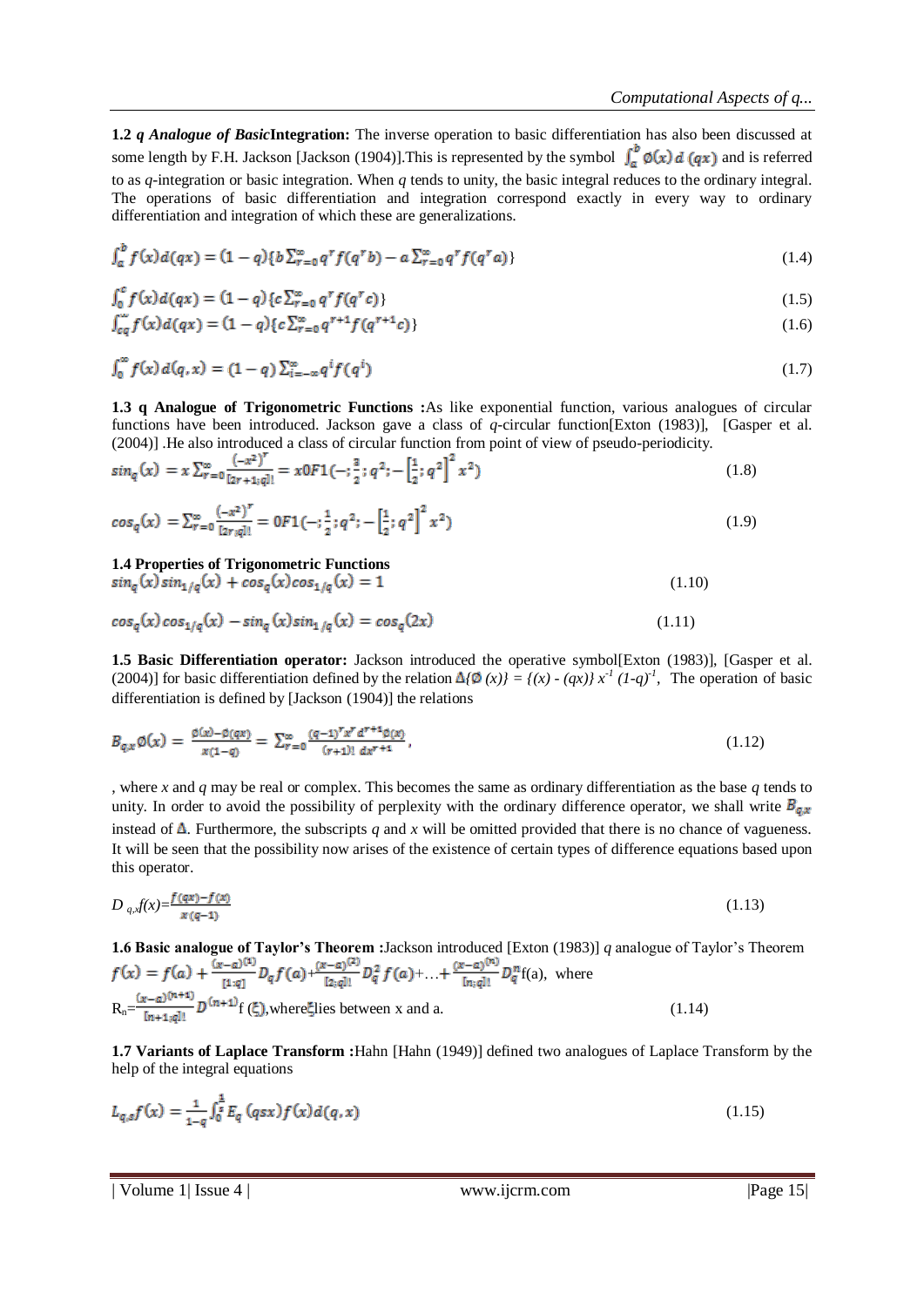$$
\mathcal{L}_{q,s}f(x) = \frac{1}{1-q} \int_0^\infty e_q(-sx) f(x) d(q,x) \tag{1.16}
$$

 $R1(s) \geq 0$ 

$$
L_{q,s} = \frac{1}{1-q} \int_0^{\frac{1}{s}} E_q \left( qsx \right) f(x) d(q,x) = \frac{(q,\infty)}{s} \sum_{j=0}^{\infty} \frac{q^j f(s^{-1}q^j)}{(q,j)}
$$
(1.17)

$$
\mathcal{L}_{q,s}f(x) = \frac{1}{1-q} \int_0^\infty E_q(-sx) f(x) d(q,x) = \frac{1}{\prod_{n=0}^\infty (1+sq^n)} \sum_{j=-\infty}^\infty q^j f(q^j) (1+s)_j \tag{1.18}
$$

**1.8 Basic Analogue of Heine's Series :** This series can be represented as [Heine (1847)], [Exton (1983)], [Gasper et al. (2004)]

$$
1 + \frac{(1 - q^{\alpha})(1 - q^{b})}{(1 - q^c)(1 - q)} x + \frac{(1 - q^{\alpha})(1 - q^{\alpha + 1})(1 - q^{b})(1 - q^{b + 1})}{(1 - q^c)(1 - q^{c + 1})(1 - q)(1 - q^2)} x^2 + \cdots \text{where } |q| < 1 \text{ and } |x| < 1 \tag{1.19}
$$

#### **1.9q Analogue of Euler's Identity**

$$
1 + \sum_{n=1}^{\infty} (-1)^n \left\{ q^{n(3n-1)/2} + q^{n(3n+1)/2} \right\} = \prod_{n=1}^{\infty} (1 - q^n)
$$
 (1.20)

**1.10 Heine Equation :**The Gauss hyper geometric function [Exton (1983)], [Gasper et al. (2004)] 2F1 (a, b; c; x) is a particular solution of the equation

$$
x(1-x)y'' + {c - (1+a+b)x}y' + aby = 0
$$
\n(1.21 a)

which may be written in operational form as

$$
x(\delta + a)(\delta + b)y - \delta(\delta + c - 1)y = 0. \tag{1.21 b}
$$

If we replace the symbolic operations by their basic analogues, we obtain the *q-*differential equation

$$
x[\delta + a; q][\delta + b; bq]y - [\delta; q][\delta + c - 1; q]y = 0
$$
\n(1.22)

which on expansion takes the form

$$
x\{q^c-q^{a+b+1}x\}\hat{B}^2y+\{[c;q]-\big(q^a[1+b;q]+q^b[a;q]\big)x\}-[a;q][b;q]y=0\qquad \quad (1.23)
$$

This is one of an infinite number of possible *q-*analogues of the hyper-geometric equation.

**1.11***q-***Gauss [Gasper et al. (2004)] summation formula :**Gauss summation formula can be described as

$$
\sum_{n=0}^{n=\infty} \frac{(a,b)_n}{(q,c)_n} \left(\frac{c}{ab}\right)^n = \frac{\left(\frac{c}{a'b}\right)_{\infty}}{(c\frac{c}{ab})_{\infty}}
$$
\n(1.24)

#### **1.12***q-***Plaff-Saalschutz's summation[Gasper et al. (2004)] formula**

It can be described by the formula

$$
\sum_{k=0}^{k=n} \frac{(q^{-n}, A, B)_k}{(q, c, ABq^{1-n}/c)_k} q^k = \left(\frac{c}{A}, \frac{c}{B}\right)_n / (C, \frac{c}{AB})_n \tag{1.25}
$$

#### **1.13 Some identities of** *q***–shifted factorials [Exton (1983), Gasper et al. (2004)] are**

$$
(a)_{-n} = \frac{1}{(aq^{-n})_n} = \frac{(-q/q)^n}{(q/q)_n} q\binom{n}{2}
$$
\n(1.26)

$$
(a)_{n+k} = (a)_n (aq^n)_k
$$
 (1.27)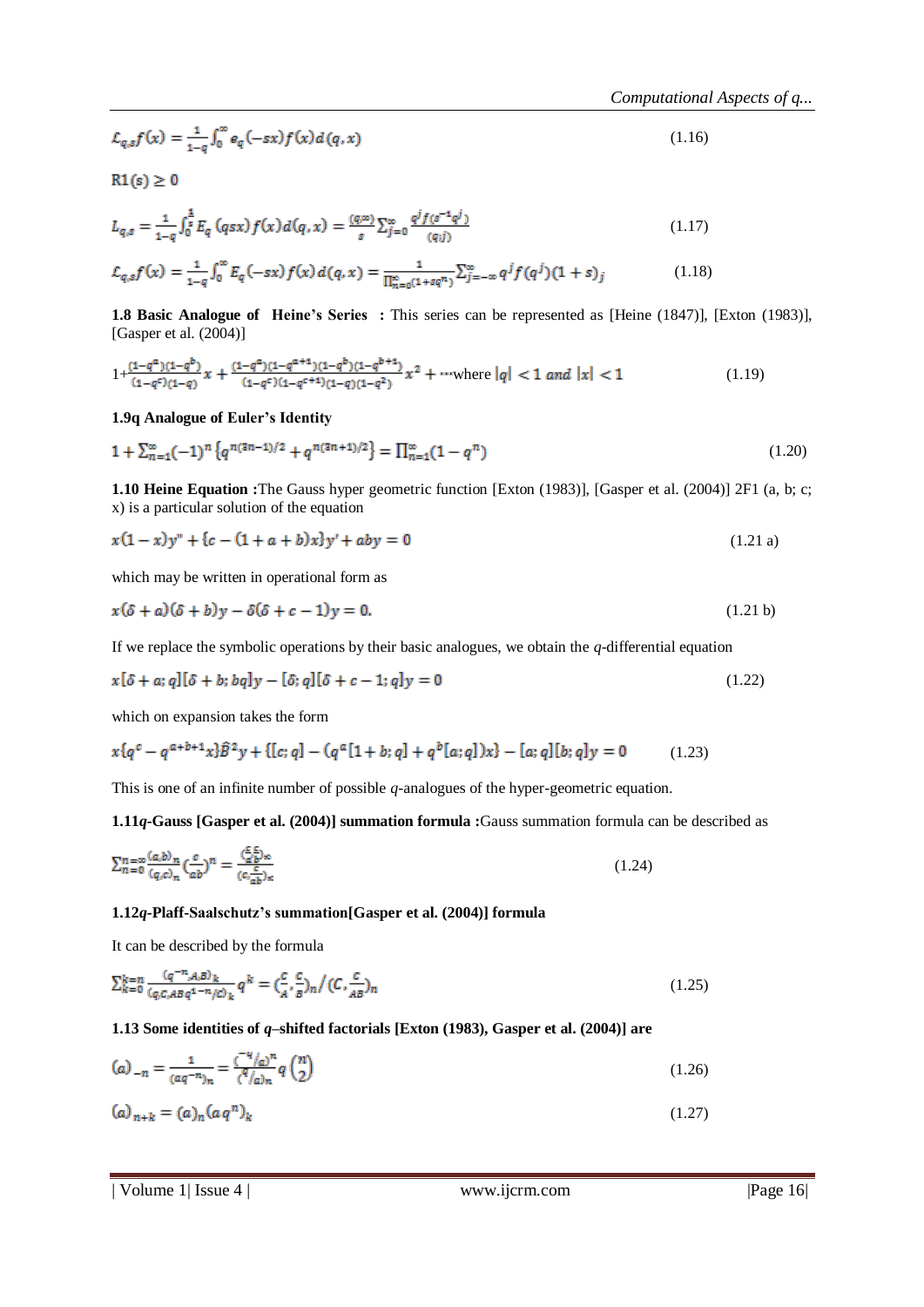$$
(a)_{n-k} = \frac{(a)_n}{\left(\frac{q^2 - n}{a}\right)_k} \left(\frac{-q}{a}\right)^n q^{\binom{k}{2} - nk} \tag{1.28}
$$

#### **1.14***q-***theta function**

*q-*theta function is given by

$$
\theta(x;q) = \prod_{n=0}^{\infty} (1 - q^n x)(1 - \frac{q^{n+1}}{x})
$$
\n(1.29)

It can also be expressed as

$$
\theta(x;q) = (x;q)_{\infty} \left(\frac{q}{x};q\right)_{\infty} \tag{1.30}
$$

**1.15 Hahn–Exton** *q-***Bessel function** :Hahn–Exton *q-*Bessel function or the third Jackson *q-*Bessel function is a *q-*analogue of the Bessel function, introduced by Hahn [Hahn et al. (1953)] in a special case and by Exton [Exton (1983)] in general.

The Hahn–Exton *q-*Bessel function is given by

$$
J_{v}^{(2)}(x;q) = \frac{x^{v}(q^{v+1};q)_{\infty}}{(q;q)_{\infty}} \sum_{k \ge 0} \frac{(-1)^{k}q^{k(k+1)/2}x^{2k}}{(q^{v+1};q)_{k}(q;q)_{k}} \tag{1.31}
$$

**1.16***q-***Weibull distribution** :It is a probability distribution that generalizes the Weibull distribution [Gasper et al. (2004)] and the Lomax distribution (Pareto Type II). It is one example of a Tsallis distribution. The probability density function of a *q-*Weibull random variable is

$$
f(x;q,\lambda,\kappa) = \begin{cases} (2-q)\frac{\kappa}{\lambda}\left(\frac{\kappa}{\lambda}\right)^{\kappa-1}e_q\left(\frac{-x}{\lambda}\right)^{\kappa} & , x>=0; \\ 0 & x<0 \end{cases}
$$
 (1.32)

where  $q < 2$ ,  $\kappa > 0$  are *shape parameters* and  $\lambda > 0$  is the *scale parameter* of the distribution.

**1.17Jackson** *q-***Bessel function** (or **basic Bessel function**) :It is one of the three *q-*analogues of the Bessel function introduced by F.H. Jackson [Jackson (1905)]. The third Jackson *q-*Bessel function is the same as the Hahn–Exton *q-*Bessel function.

The three Jackson *q-*Bessel functions [Exton (1983)] are given in terms of the Pochhammer symbol and the basic hypergeometric function φ by

$$
J_v^{(1)}(x;q) = \frac{(q^{v+1};q)_\infty}{(q;q)_\infty} (\xi)^v 2\varphi 1(0,0;q^{v+1};q,-x^2/4)
$$
\n(1.33)

$$
J_{\nu}^{(2)}(x;q) = \frac{(q^{\nu+1};q)_{\infty}}{(q;q)_{\infty}} \left(\frac{x}{2}\right)^{\nu} 0 \varphi 1(:,q^{\nu+1};q,-x^2 \frac{q^{\nu+1}}{4})
$$
\n(1.34)

$$
J_{\nu}^{(2)}(x;q) = \frac{(q^{\nu+1};q)_{\infty}}{(q;q)_{\infty}} \left(\frac{x}{2}\right)^{\nu} 1 \varphi 1(0;q^{\nu+1};q, \frac{qx^2}{4})
$$
\n(1.35)

**1.18Hopf algebra :Hopf algebra**, named after Heinz Hopf [Hopf (1941)]. The representation theory of this algebra is predominantly fine, since the existence of compatible co-multiplication, co-unit, and antipode allows for the construction of tensor products of representations, minor representations as well as dual representations.

**1.19Quantum Affine Algebra (Affine Quantum Group**) :It is a Hopf algebra [Drinfeld (1985)] that is a *q*deformation of the enveloping algebra of an affine Lie algebra. It was introduced by Drinfeld and Jimbo. It a particular case of their normal construction of a quantum group from a Cartan matrix.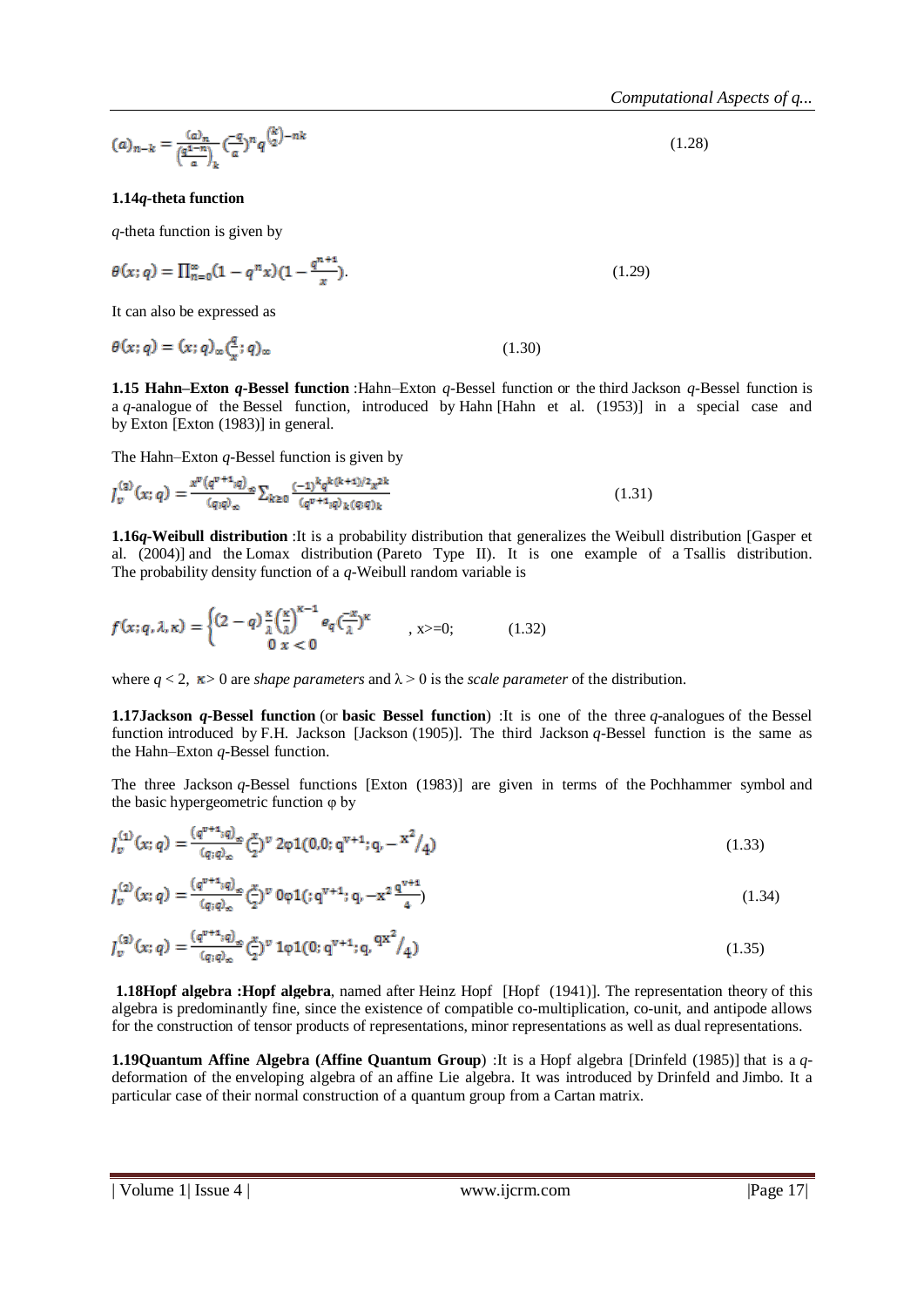**1.20 Hecke Algebra [Iwahori–Hecke algebra**, **or Hecke algebra**] :It is named after Erich Hecke and N. Iwahori. It is a single parameter deformation of the group algebra of a Coxeter group. Hecke algebras [Frenkel et al. (1992)], [Drinfeld (1985)] are quotients of the group rings of Artin braid groups.

**1.21 Quantum Group :**Itrepresents unlike [Frenkel et al. (1992)] non abelian algebras with additional arrangement. It is to some extent Hopf algebra.

The name *"quantum group"* first came into view in the theory of quantum integrable systems, which was formalized by Drinfeld et al. [Drinfeld (1985)] as a specific class of Hopf algebra.

### **1.22 Quantum calculus**

**Quantum calculus**, also [Exton (1983)] known as **calculus without limits**, is equivalent to conventional calculus without the concept of limits. The two parameters are related by the formula  $q = e^{i\hbar} = e^{2\pi i\tau}$ , where,  $\tau = \frac{\hbar}{2\pi}$  is the reduced Planck constant.

We can write *q* differential and *h* differential as

$$
d_q f(z) = f(qz) - f(z)
$$
 (1.36)

$$
d_h f(z) = f(h + z) - f(z) \tag{1.37}
$$

We can write *q* derivative and *h* derivative as

$$
D_q f(z) = \frac{f(qz) - f(z)}{(q-1)z} \text{ and } D_h f(z) = \frac{f(h+z) - f(z)}{h}
$$
 (1.38)

The h-calculus is just the calculus of finite differences.

**1.23 Gaussian** *q-***distribution :** It is a family of probability distributions [Ray et al. (2004)] that includes, as limiting cases, the uniform distribution and the normal (Gaussian) distribution. It was introduced by Diaz and Teruel. The distribution is symmetric about zero and is bounded, except for the limiting case of the normal distribution. The limiting uniform distribution is on the range  $-1$  to  $+1$ .

$$
s_q(z) = \begin{cases} 0 & if x < -v \\ \frac{-q^2 z^2}{\int_{q^2}^{\lfloor 2a \rfloor} \frac{1}{c(q)} & if -v \le x \le x \\ 0 & if x > v \end{cases}, \text{ where } v = \frac{1}{\sqrt{1-q}} \tag{1.39}
$$

$$
c(q)=2\sqrt{1-q}\sum_{m=0}^{\infty}(-1)^{m}\frac{q^{m(m+1)}}{(1-q^{2m+1})(1-q^{2})_{q^{2}}^{m}}
$$
\n(1.40)

The cumulative distribution function [Ray et al. (2004)] is given by

$$
G_q(z) = \begin{cases} 0 & if x < -v \\ \frac{-q^2 z^2}{c(q)} \int_{-v}^z \frac{q^2 z^2}{l_q^{2\times q}} d(qt) if -v \le x \le x, \text{ where } v = \frac{1}{\sqrt{1-q}} \\ 1 & if x > v \end{cases}
$$
(1.41)

**1.24***q-***exponential distribution :**The *q-***exponential distribution** [Saxena (1961)], [*Hazewinkel et al. (2001)*] is a probability distribution emerging from the maximization of the Tsallis entropy under expropriate constraints, including limiting the domain to be positive. It is an example of a Tsallis distribution. The *q-*exponential is a generalization of the exponential distribution in an identical way that Tsallis entropy is a detailing of standard Boltzmann–Gibbs entropy or Shannon Entropy. The exponential distribution is recovered as  $q \rightarrow 1$ .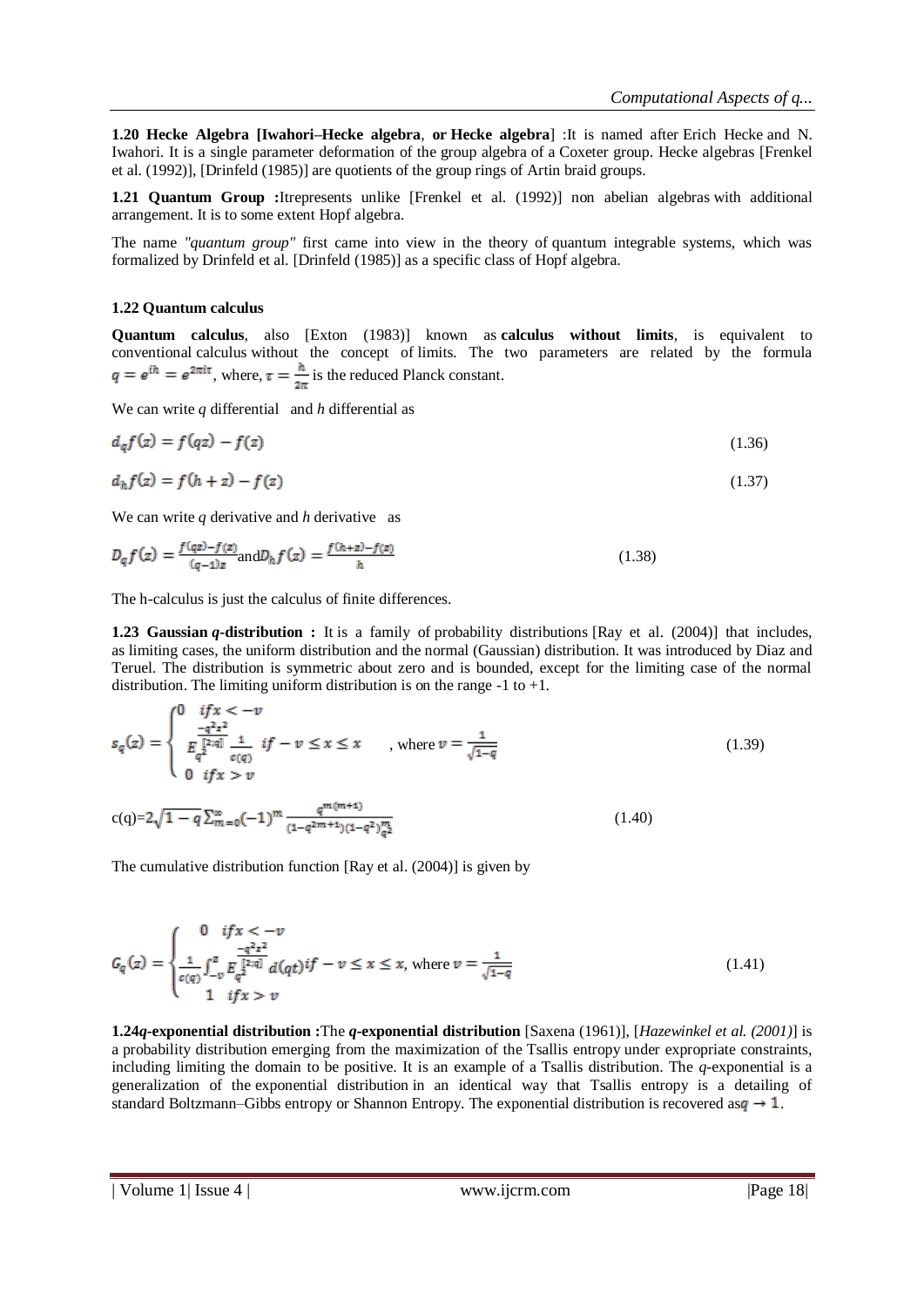At first proposed by [Ross et al.(2009)] George Box and David Cox in 1964, and known as the reverse Box-Cox transformation for  $q=1-\mu a$  particular case of Power transform in statistics.

Probability Density Function is given by

$$
(2 - q)\mu e_q(-\mu x), \text{ where } e_q(x) = [1 + (1 - q)x]^{\frac{1}{1 - q}} \tag{1.42}
$$

#### **1.25***q***-Morlet Wavelet**

It can be defined by  
\n
$$
\Psi_{\mathbf{q}}(\mathbf{t}) = \mathbf{E}_{\frac{1}{\mathbf{q}}} \left( i\omega_{0}\mathbf{t} - \frac{\mathbf{t}^{2}}{2} \right)
$$
\n(1.43)

#### **1.26***q-* **Mexican Hat Wavelet**

$$
\Psi_{\mathbf{q}}(\mathbf{t}) = (1 - \mathbf{t}^2) \mathbf{E}_{\frac{1}{\mathbf{q}}} \left( -\frac{\mathbf{t}^2}{2} \right) \tag{1.44}
$$

#### **1.27***q-***Haar Wavelet**

*q-*Haar Wavelet can be described by the function

$$
\psi_q(t) = f(x) = \begin{cases} 1, & 0 \le t \le \frac{1}{2} \\ -1, & \frac{1}{2} \le t \le 1 \\ 0, & \text{elsewhere} \end{cases}
$$
\n(1.45)

### **1.28***q-***Mellin Transform**

It can be defined as

$$
f(s) = \int_0^\infty F(t) t^{s-1} d(qt) \tag{1.46}
$$

#### **1.29***q-***Hermitian Hat Wavelet**

$$
\psi_q(t) = \frac{2(1-t^2+it)}{\sqrt{5}} e_q^{\frac{-t^2}{[2;q]!}} \frac{-t}{\prod 4}
$$
\n(1.47)

Fourier Transform of this wavelet is

$$
\widehat{\psi_q(t)} = \frac{2(1+\omega)\omega}{\sqrt{5}} e_{1/q} \frac{-t^2}{[2;q]!} \frac{-1}{\prod 4}
$$
\n(1.48)

#### **1.30***q-***Hermitian Wavelet**

$$
\psi_{n,q}(t) = (2n)^{\frac{-n}{[2;q]}} c_n H_n(\frac{t}{n^{[2;q]}}) E_{\frac{1}{q}}(-\frac{1}{[2;q]}t^2) , \qquad (1.49)
$$

where  $H_n$  denotes Hermite Polynomial,

*c<sup>n</sup>* denotes normalisation coefficient.

$$
c_n = (n^{\frac{1}{[2;q]}-n} \Gamma_q \left( n + \frac{1}{[2;q]!} \right))^{-\frac{1}{[2;q]}} \tag{1.50}
$$

#### **1.31 q analogue of different variant of trigonometric functions**

| g-Versine<br>g-Vercosine | $versin_{a}(\theta) = 1-cos_{a}(\theta)$<br>$vercosin_a(\theta) = 1 + cos_a(\theta)$ | (1.52) | (1.51) |
|--------------------------|--------------------------------------------------------------------------------------|--------|--------|
| q-Coversine              | coversin <sub>a</sub> $(\theta)$ =1-sin <sub>a</sub> $(\theta)$                      | (1.53) |        |
|                          |                                                                                      |        |        |

$$
| \text{ Volume 1} | \text{ Issue 4} |
$$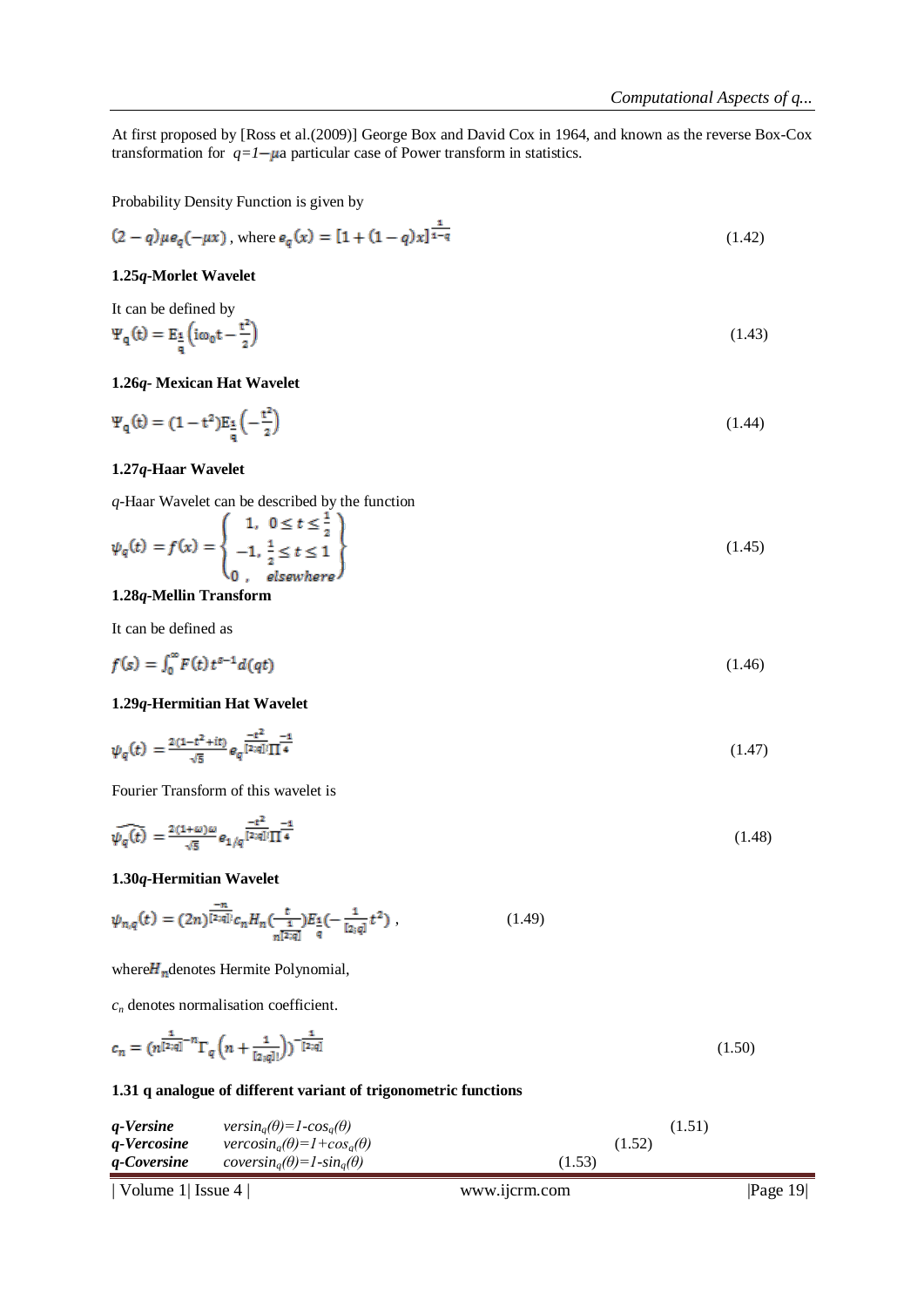| <i><b>a-Covercosine</b></i> | $covercosine_{a}(\theta)=1+sin_{a}(\theta)$                                                                 | (1.54) |
|-----------------------------|-------------------------------------------------------------------------------------------------------------|--------|
| <i><b>a-Haversine</b></i>   | haversin <sub>a</sub> $(\theta)$ =versin <sub>a</sub> $(\theta)/2(1.55)$                                    |        |
| <i><b>a-Havercosine</b></i> | havercosin <sub>a</sub> ( $\theta$ )=vercosin <sub>a</sub> ( $\theta$ )/2(1.56)                             |        |
| <i><b>a-Hacoversine</b></i> | $hacoversin_{a}(\theta) = coversin_{a}(\theta)/2(1.57)$                                                     |        |
|                             | <b>q-Hacovercosine</b> hacovercosin <sub>a</sub> ( $\theta$ )=covercosin <sub>a</sub> ( $\theta$ )/2 (1.58) |        |
| <i><b>a-Exsecant</b></i>    | $exsec_a(\theta)=sec_a(\theta)-1$                                                                           | (1.59) |
| q-Excosecant                | $excsc_a(\theta)=csc_a(\theta)-1$                                                                           | (1.60) |

### **II. Coding Of Basic Hyper-Geometric Function ,Integral Transforms And Various q Analogues**

**2.1 Implementing Wavelet Transform** #define MY\_HEADER #define MY\_HEADER #define LOWFRQ 1 #define HIGHFRQ 50 #define CHANL 2 #define MAXSAMP 300 class WTRANSFORM1 { private: double fTF [HIGHFREQ-LOWFREQ+1][MAXSAMP]; public: WTRANSFORM1 ( void ); ~WTRANSFORM1 ( void ); void testTF( int,double, double \*); double correlatn( int, int, int,int, double, double, double \*, double \*); } ; #endif #include <iostream.h> #include <sstream> #include <complex> #include <WTRANSFORM.h> #include "PCHIncludes.h" #include <vector> #include <cmath> #include <limits> using namespace std; WTRANSFORM1::WTRANSFORM1(void) { } WTRANSFORM1::~WTRANSFORM1(void) { } void WTRANSFORM1::testTF(int fSample, double fSampleRate, double \*fdata) { const int FRQBAND = HIGHFRQ-LOWFRQ+1; double mTFraw[CHANL][FREQBAND][MAXSAMP]; double TempConst; double mStndevFdomain; double mStdevTdomain; double mTemp; const double PI=3.1415926; const double mFac=0.5; const double mNcwFrequency=7.0; int len\_pow2; int mLen; int mFFTSize,mTimeLenSize; complex<double> \*mTempOutput, \*mTempOutConst; complex<double> \*q4,\*q6,\*q5;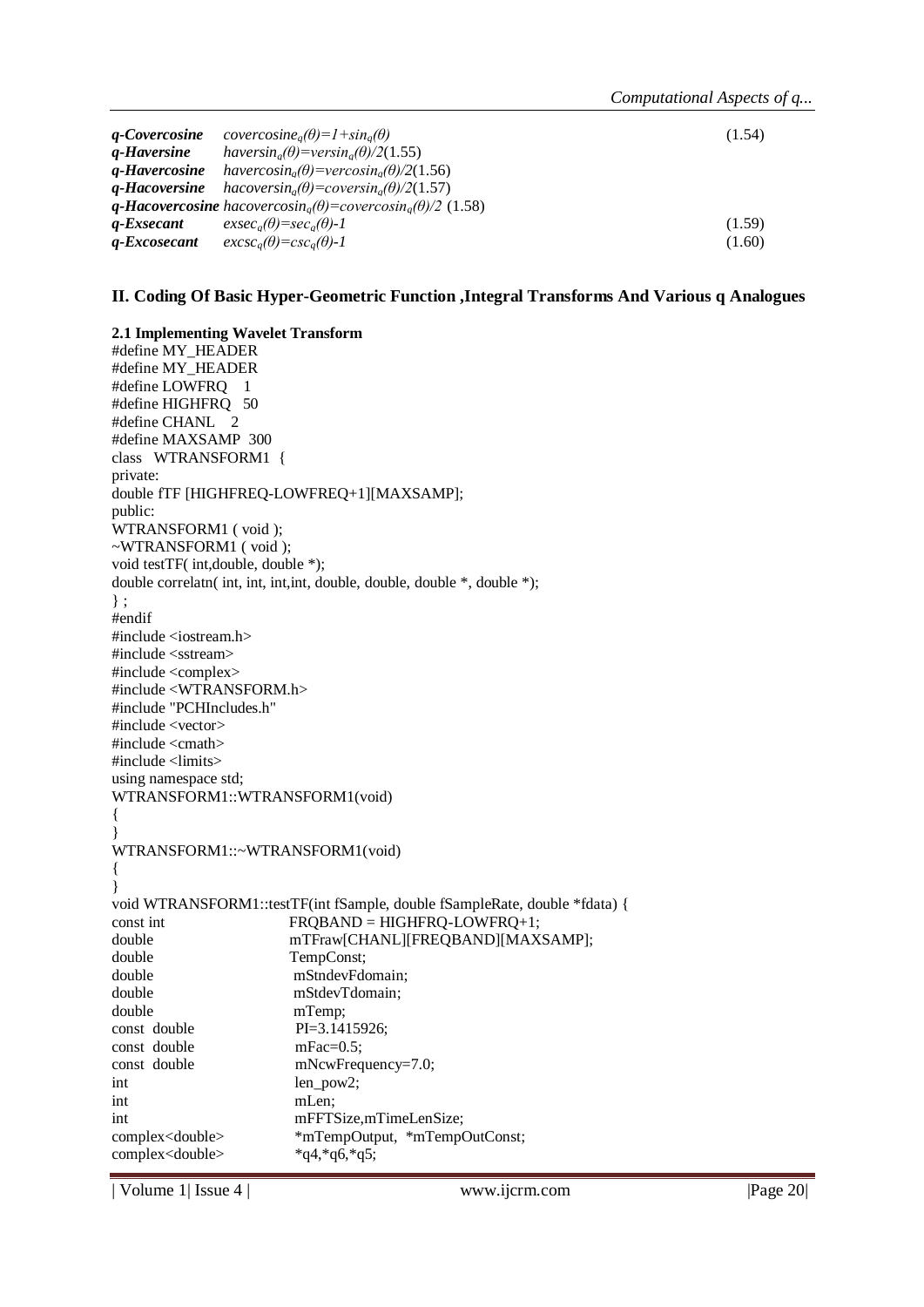```
complex<double> *mBuff3;
complex<double> mBuff4;
std::vector<int> mFreqVector;
std::vector<double> mTimeLength;
for (int i = 0; i < FREQBAND; i++) {
mFreqVector.push_back(i+LOWFREQ);
}
for( int CHANL = 0; CHANL < CHANL; CHANL++ )
{
for (int mfreqindex = 0; mfreqindex < FREQBAND; mfreqindex ++)
{
mStndevFdomain = mFreqVector[mfreqindex]/mNcwFrequency;
mStdevTdomain = 1/(2*PI*mStndevFdomain);
for (int mtindex = 0; mtindex < (7*mStdevT domain * fSampleRate); mtindex + +)
{ mTimeLength.push_back(-3.5*mStdevTdomain + mtindex/fSampleRate);
}
mTimeLenSize = mTimeLength.size();TempConst = pow(mStdevTdomain*sqrt(PI), (-0.5));mTempOutput = new complex<double> [mTimeLenSize];
mTempOutConst = new complex<double> [mTimeLenSize];
q4=mTempOutput;
q5=mTempOutConst;
for (int i = 0; i < mTimeLenSize; i++) {
*q5= complex<double>(0,(2*PI*mFreqVector[mfreqindex]*mTimeLength[i]));
*q4= TempConst* exp( -pow((mTimeLength[i]),2)/( 2*pow(mStdevTdomain,2)))* exp(*q5);
q_{4++};q5++;}
mLen = fSample + mTimeLenSize-1;
if (mLen<=1024)
len_pow2=1024;
else if((mLen<=2048)&&( mLen>=1024))
len_pow2=2048;
else if ((mLen<=4096)&&( mLen>=2048))
len_pow2=4096;
else
len_pow2=4096*2;
mFFTSize = len\_pow2;fftw_complex *inp1,*out1;
fftw_plan p1;
inp1 = (fftw\ complex*) fftw_malloc(sizeof(fftw_complex)*mFFTSize);
out1 = (fftw_complex*) fftw_malloc(sizeof(fftw_complex)*mFFTSize);
for( int j = 0; j < fSample; j++ ) {
inp1[j][0] = fTestdata[MAXSAMP*CHANL+j]; //one CHANL one trial data
inp1[j][1] = 0;}
for( int j = fSample; j < mFFTSize; j++ ) {
inp1[j][0] = 0;inp1[j][1] = 0;}
p1 = fftw plan dft 1d(mFFTSize, inp1, out1, FFTW FORWARD, FFTW ESTIMATE);fftw_execute(p1):
fftw destroy plan(p1);
fftw free(inp1);
fftw_plan p2;
fftw_complex *inp2,*out2;
inp2 = (fftw_complex*) fftw_malloc(sizeof(fftw_complex)*mFFTSize);
```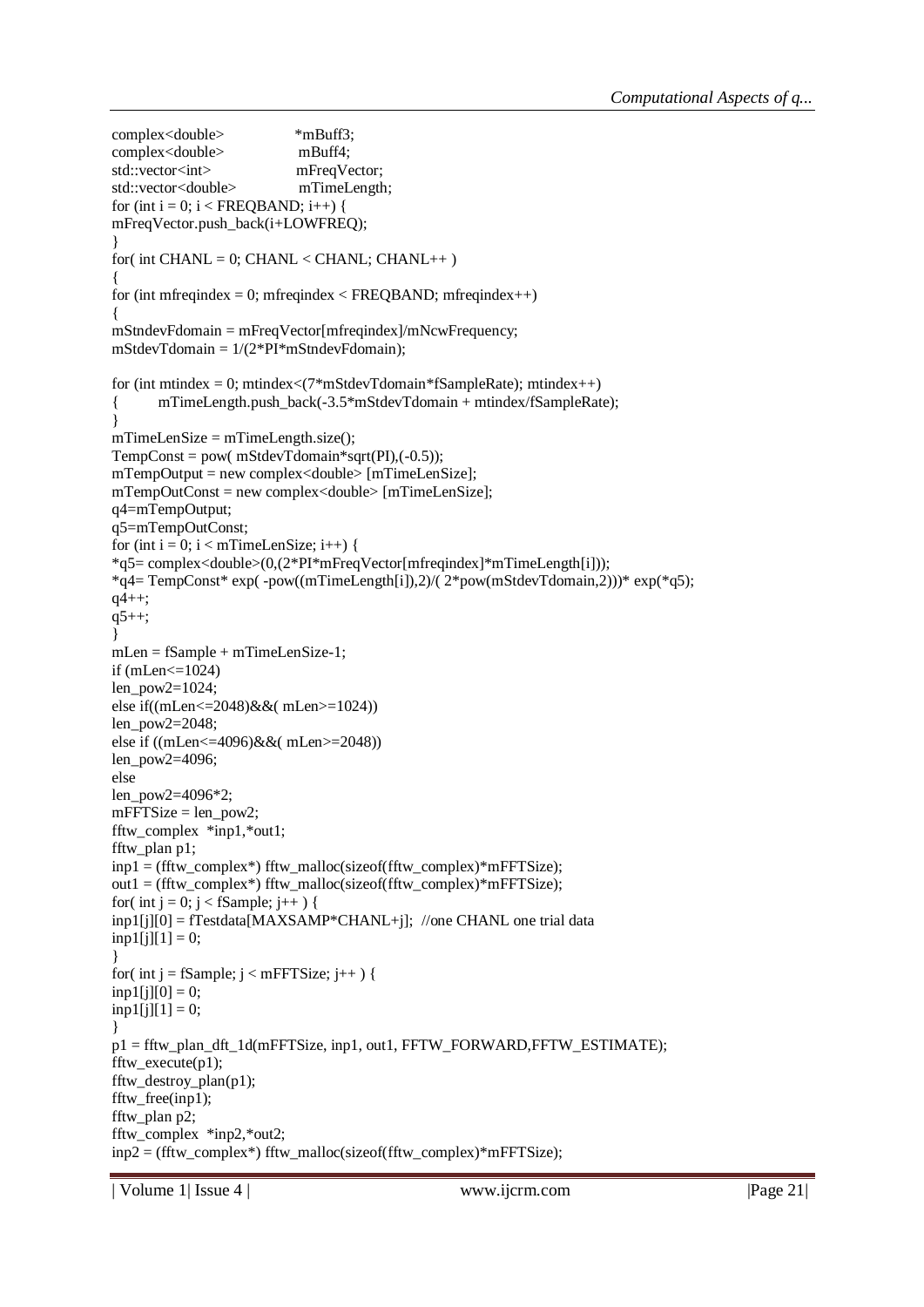```
outp2 = (fftw_complex*) fftw_malloc(sizeof(fftw_complex)*mFFTSize);
for( int j = 0; j < mTimeLenSize; j++ ) {
inp2[i][0] = real(*(mTempOutput + i));inp2[j][1] = imag(*(mTempOutput+j));}
for( int j = mTimeLenSize; j < mFFTSize; j++ ) {
inp2[i][0] = 0;inp2[j][1] = 0;}
p2 = fftw_plan_dft_1d(mFFTSize, inp2, out2, FFTW_FORWARD,FFTW_ESTIMATE);
fftw_execute(p2);
fftw_destroy_plan(p2);
fftw_free(inp2);
fftw_plan p3;
fftw_complex *inp3,*out3;
inp3 = (fftw\_complex*) fftw_malloc(sizeof(fftw_complex)*mFFTSize);
out3 = (fftw_complex*) fftw_malloc(sizeof(fftw_complex)*mFFTSize);
for( int j = 0; j < mFFTSize; j++ ) {
inp3[i][0] = out1[i][0]*out2[i][0]-out1[i][1]*out2[i][1];inp3[i][1] = out1[i][1]*out2[i][0]+out1[i][0]*out2[i][1];}
p3 = fftw_plan_dft_1d(mFFTSize, inp3, out3, FFTW_BACKWARD,FFTW_ESTIMATE);
fftw_execute(p3);
fftw_destroy_plan(p3);
fftw_free(inp3);
m\text{Buff3} = \text{new complex} < a = mLen];
q6 = mBuff3;
for( int i=0; i < mLen; i++) {
*q6 = complex<double>(out3[i][0]/mFFTSize,out3[i][1]/mFFTSize);
q6++;
}
fftw_free(out1);
fftw_free(out2);
fftw_free(out3);
for( int i = 0; i < fSample; i++ ) {
mBuff4 = mBuff3[static_cast<int>(floor(mTimeLength.size()*0.5+mFac))+i-1];
mTFraw[CHANL][mfreqindex][i] = 10*log10(pow(abs(mBuff4),2));
}
delete[] mTempOutput;
delete[] mTempOutConst;
delete[] mBuff3;
//delete[] mBuff4;
for(int j = fLowCheckSample-1; j < fHighChckSampl; j++) {
mTimeLength.clear();
}
}
for( int k = 0; k < FREQBAND; k++ ) {
for(int l = 0; l < fSample; l++)
fTF[k][l]= mTFraw[0][k][l]-mTFraw[1][k][l];
}
}
double WTRANSFORM1::correlatn (int fLowCheckFreq, int fHighChckFreq, int fLowCheckSample, int 
fHighChckSampl, double fNormRightTemplate, double fNormLeftTemplate, double 
*flefttemplate, double *frighttemplate)
{
double mNormTest,mTestResult;
double mCr,mCl;
```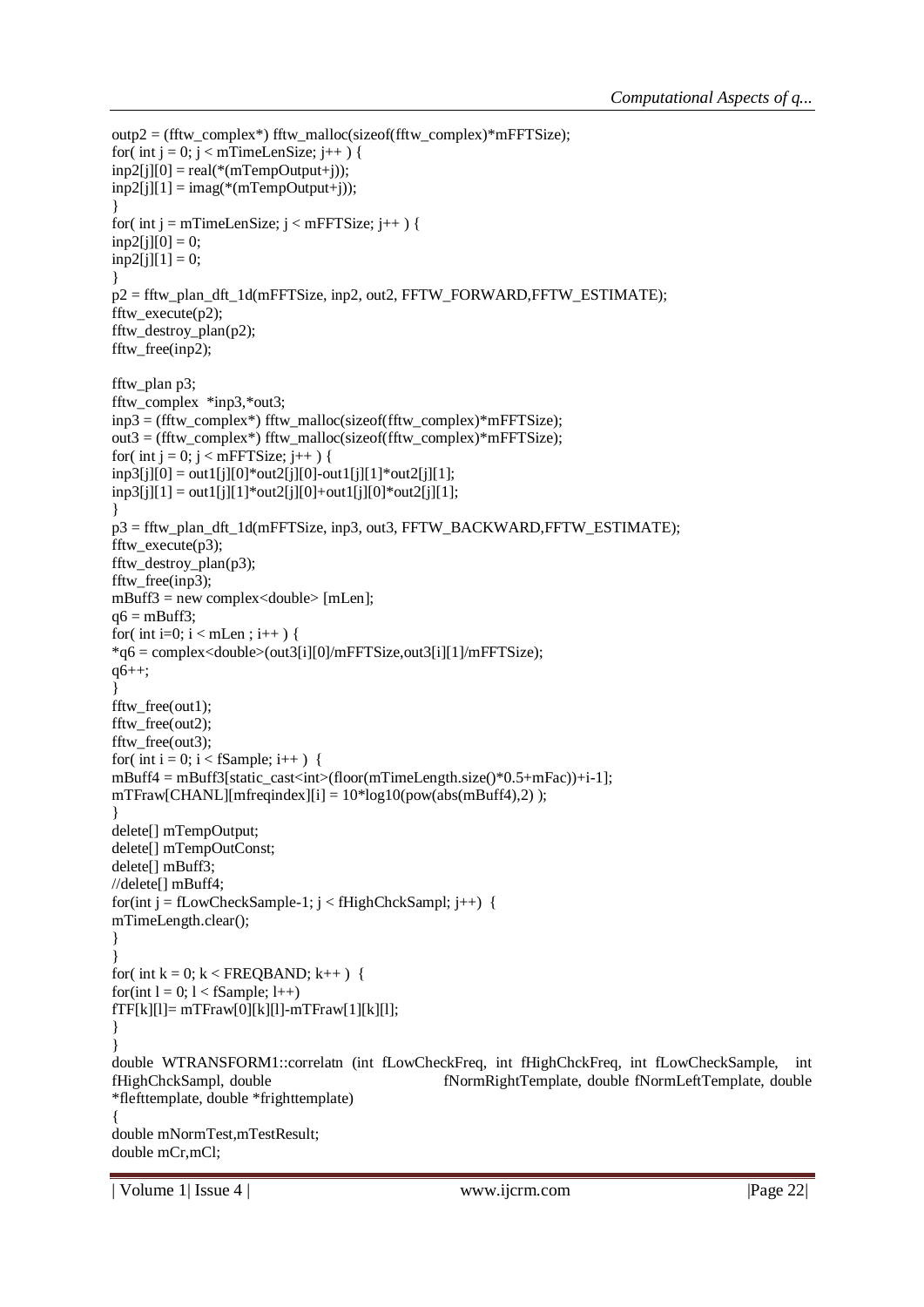```
mCl=0;
mCr=0:
mNormTest=0;
for (int i = fLowCheckFreq-1; i < fHighChckFreq; i++) {
mNormTest=mNormTest+pow(fTF[i][j],2);
mCl =mCl+ (fTF[i][j])* flefttemplate[i*MAXSAMP+j];
mCr =mCr+(fTF[i][j])* frighttemplate[i*MAXSAMP+j];
}
}
mCr=mCr/(sqrt(mNormTest)*sqrt(fNormRightTemplate));
mCl=mCl/(sqrt(mNormTest)*sqrt(fNormLeftTemplate));
mTestResult = mCl-mCr;return ( mTestResult);
} ;
 2.2 Haar Wavelet
void haar_array ( double a, double b, double l [] )
{
double x;
double y;
double z;
double r;
double *q;
r = sqrt (2.0);q = new double[a*b];for (y = 0; y < b; y++)
{
for (x = 0; x < a; x++){
q[x+y^*a] = l[x+y^*a];}
}
z = 1;
while (z * 2 \le a)
{
z = z * 2;}
while (1 < z){
z = z / 2;
for (y = 0; y < b; y++){
for (x = 0; i < z; i++){
q[x +y^*a] = (1[2*x+y^*a] + 1[2*x+1+y^*a] ) / r;
q[z+x+y^*a] = (1[2*x+y^*a] - 1[2*x+1+y^*a] ) / r;
}
}
for (y = 0; y < b; y++){
for (x = 0; x < 2 * z; x++){
l[x+y^*a] = q[x+y^*a];}
}
}
z = 1;
while (z * 2 \le b)
{
z = z * 2;
```
| Volume 1| Issue 4 | www.ijcrm.com | Page 23|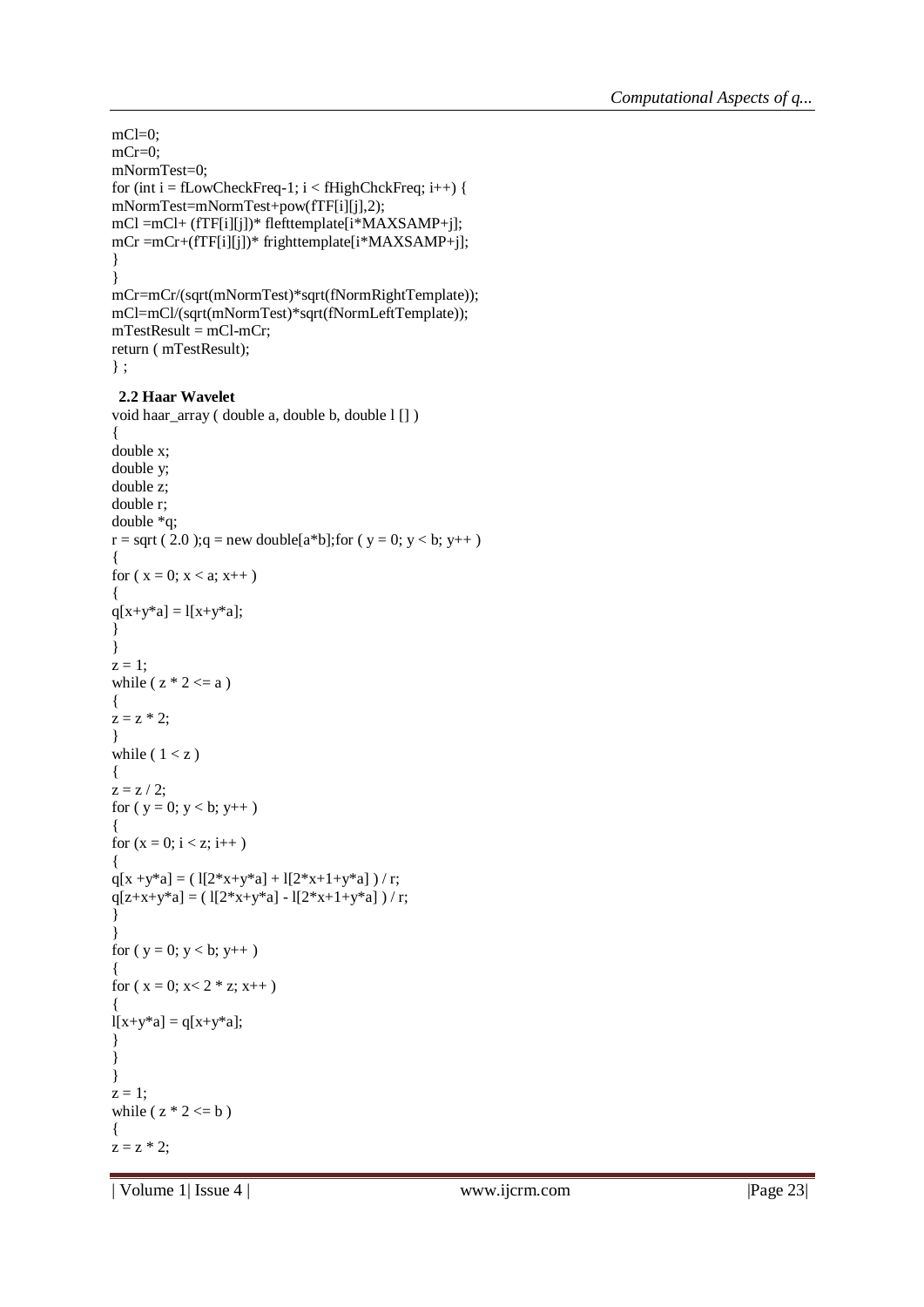```
}
while (1 < z){
z = z / 2;for (y = 0; y < z; y++)
{
for (x = 0; x < a; x++){
q[x+( y)*a] = (1[x+2*y*a] + 1[x+(2*y+1)*a]) / r;
q[x+(z+y)*a] = ( l[x+2*y*a] - l[x+(2*y+1)*a] ) / r;
}
}
for (y = 0; y < 2 * z; y++)
{
for (x = 0; x < a; x++){
l[x+y^*a] = q[x+y^*a];}
}
}
delete [] q;
return;
}
void haar_array_inverse ( double a, double b, double l[] )
{
double x;
double y;
double z;
double r;
double *q;
r = sqrt (2.0);
q = new double[a * b];for (y = 0; y < b; y++)\{for (x = 0; x < a; x++)
{
q[x+y^*a] = l[x+y^*a];}
}
z = 1;
while (z * 2 \le b)
{
for (y = 0; y < z; y++)
{
for (x = 0; x < a; x++){
q[x+(2*y)*a] = (1[x+y*a]+1[x+(z+y)*a])/r;q[x+(2*y+1)*a] = (1[x+y*a] - 1[x+(z+y)*a]) / r;
}
}
for (y = 0; y < 2 * z; y++)
{
for (x = 0; x < a; x++){
l[x+y^*a] = q[x+y^*a];}
}
z = z * 2;
```
| Volume 1| Issue 4 | www.ijcrm.com | Page 24|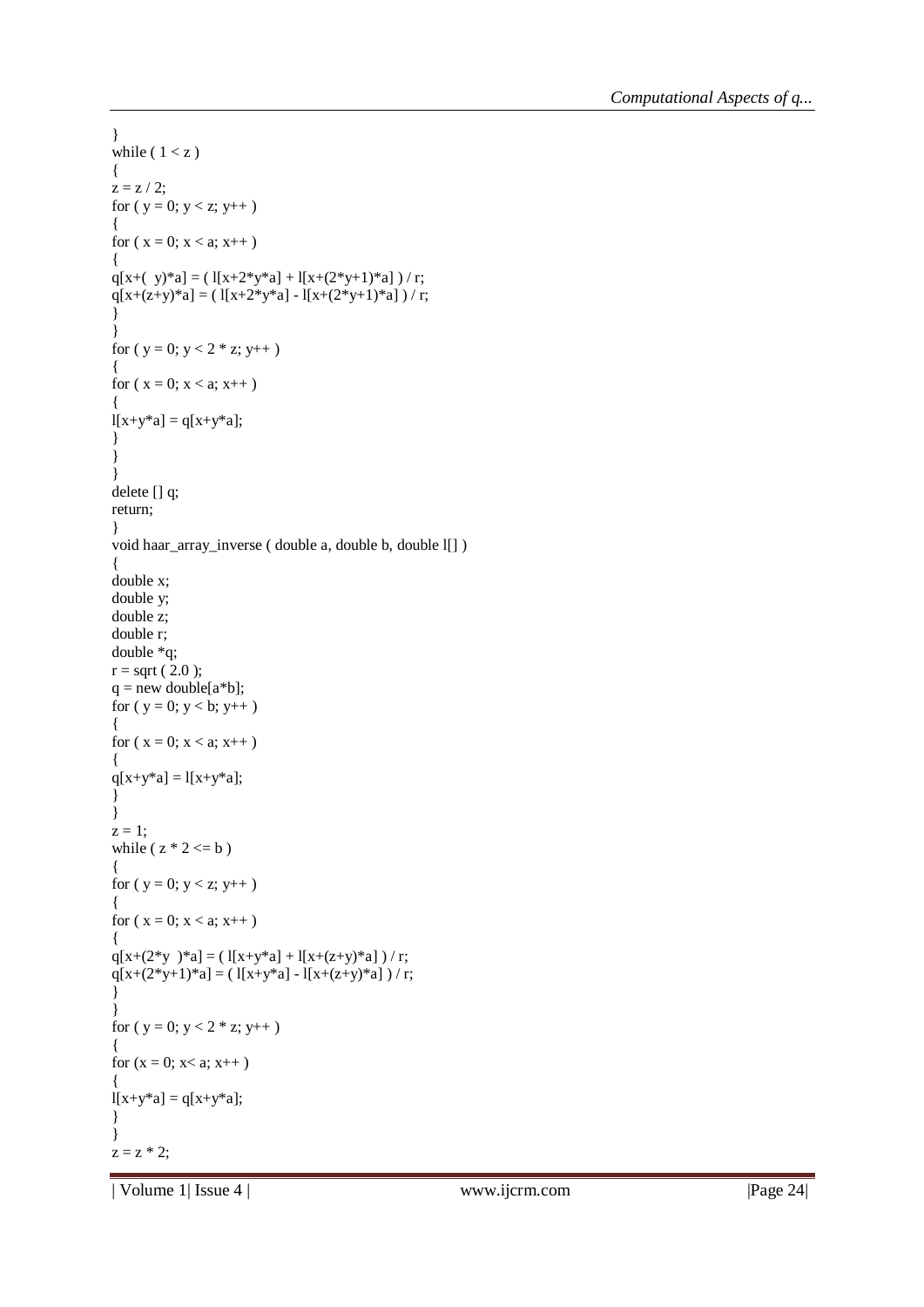```
}
z = 1:
while (z * 2 \le a)
{
for (y = 0; y < b; y++){
for (x = 0; x < z; x++){
q[2*x + y*a] = (1[x+y*a] + 1[z+x+y*a] ) / r;
q[2*x+1+y*a] = (1[x+y*a] - 1[z+x+y*a] ) / r;
}
}
for (y = 0; y < b; y++){
for (x = 0; x < 2 * z; x++){
1[x+y^*a] = q[x+y^*a];}
}
z = z * 2;
}
delete [] q;
    return;
}
```
# **2.3 Matlab Toolbox For Morlet Wavelet Transform**

 $lb = -10$ ;  $ub = 10;$  $n = 3000;$  $[psi,xval] = mort(lb,ub,n);$ plot(xval,psi) title(' PLOTTING MORLET WTRANSFORM')

# **2.4 Matlab Toolbox For Mexican Hat Wavelet**

[PSI, X] = mexihat(LB,UB,N) returns values of the Mexican hat wavelet on an N point regular grid, X, in the interval [LB,UB].

Create a Mexican hat wavelet with support on [-10, 10].Using 3000 sample points. Plot the result.

 $lb = -10$ ;  $ub = 10$ ;  $N = 3000;$  $[psi,xval] = \text{mexihat}(lb,ub,N);$ plot(xval,psi) title('Mexican Hat Wavelet');

## **2.5 Matlab Code For Classical Hypergeometric Function**

#include "mex.h" #include "utilities.h" #include "computeHG.h" double computeHGFromTable(double \*bySize, double \*a, double \*b, double \*c, double \*d, int e, int f, int g, int N,int \*outputLen, int \*backRefsTable, int tableStride, int \*extraref, int \*bckrefarray, int \*lastelmtItab, int \*addition, double \*multp, int \*partitionSiz) { double result =  $0$ , \*coefficients = NULL, \*schurs $X = NULL$ , \*schurs $Y = NULL$ ; int i, outputLength = outputLen $[g - 1]$ , \*partitionSizLocal = NULL;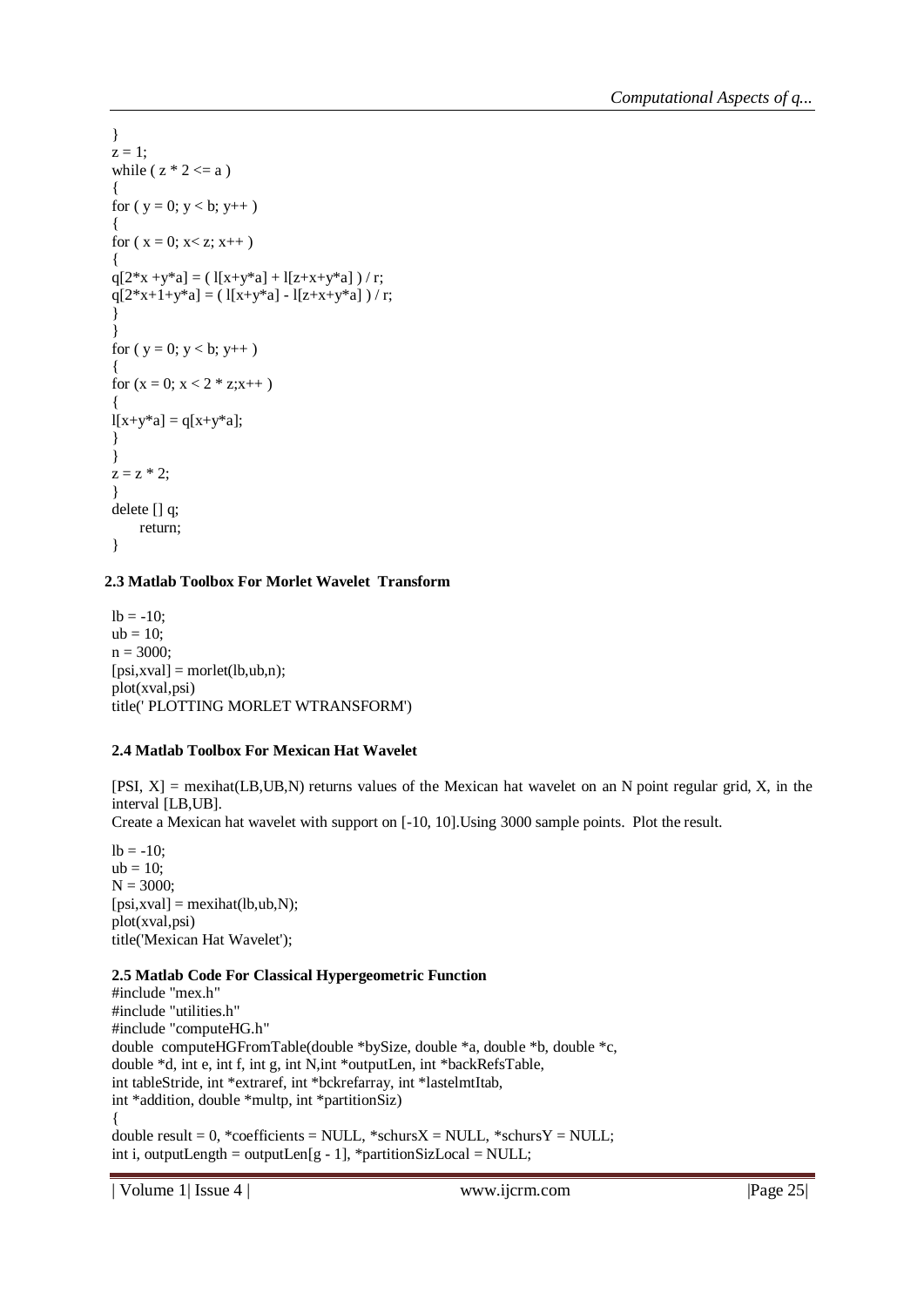```
coefficients = mxCalloc(outputLength, sizeof(double));
if (bySize&& !partitionSiz) {
partitionSizeLocal = mxCalloc(outputLength, sizeof(int));partitionSiz = partitionSizLocal;
}
schursX = mxCalloc(outputLength, sizeof(double));if (b) {
schursY = mxCalloc(outputLength, sizeof(double));}
if (!b) {
computeCoefficientsFromTable(coefficients, outputLen, c, d, e, f, g, N, backRefsTable, tableStride,
extraref, addition, multp,
partitionSizLocal, 1);
} else {
computeCoefficientsFromTable(coefficients, outputLen, c, d, e, f, g, N, backRefsTable, tableStride, extraref, 
addition, multp, partitionSizLocal, 2);
}
computeSchursFromTable(schursX, outputLen, a, g, N, backRefsTable, tableStride, bckrefarray, lastelmtItab);
if (b) {
computeSchursFromTable(schursY, outputLen, b, g, N, backRefsTable, tableStride, bckrefarray, lastelmtItab);
}
if (bySize) {
for (i = 0; i<outputLength; i++) {
bySize[partitionSiz[i]] += coefficients[i] * (b ? schursX[i] * schursY[i] : schursX[i]);
}
for (i = 0; i < N + 1; i++) {
result += bySize[i];
}
} else {
for (i = 0; i<outputLength; i++) {
result += coefficients[i] * (b ? schursX[i] * schursY[i] : schursX[i]);
}
}
mxFree(coefficients);
if (partitionSizLocal) {
mxFree(partitionSizLocal);
}
mxFree(schursX);
if (b) \{mxFree(schursY);
}
return result;
}
void computeCoefficientsFromTable(double *output, int *outputLen, double *c, double *d, int e, int f,int g, int 
N, int *backRefsTable,int tableStride, int *extraref, int *addition, double *multp, int *partitionSiz, int 
numMatrixArgs)
{
int i, *partition, partitionSize, partitionLength, maxTableRow, maxTableColumn;
if (addition != NULL &&multp != NULL) {
output[0] = 1;if (tableStride<outputLen[g - 1]) {
maxTableColumn = g - 1;} else {
maxTableColumn = g;
}
i = 1;
for (partitionLength = 1; partitionLength \leq maxTableColumn; partitionLength + +) {
for (; i<outputLen[partitionLength - 1]; i++) {
```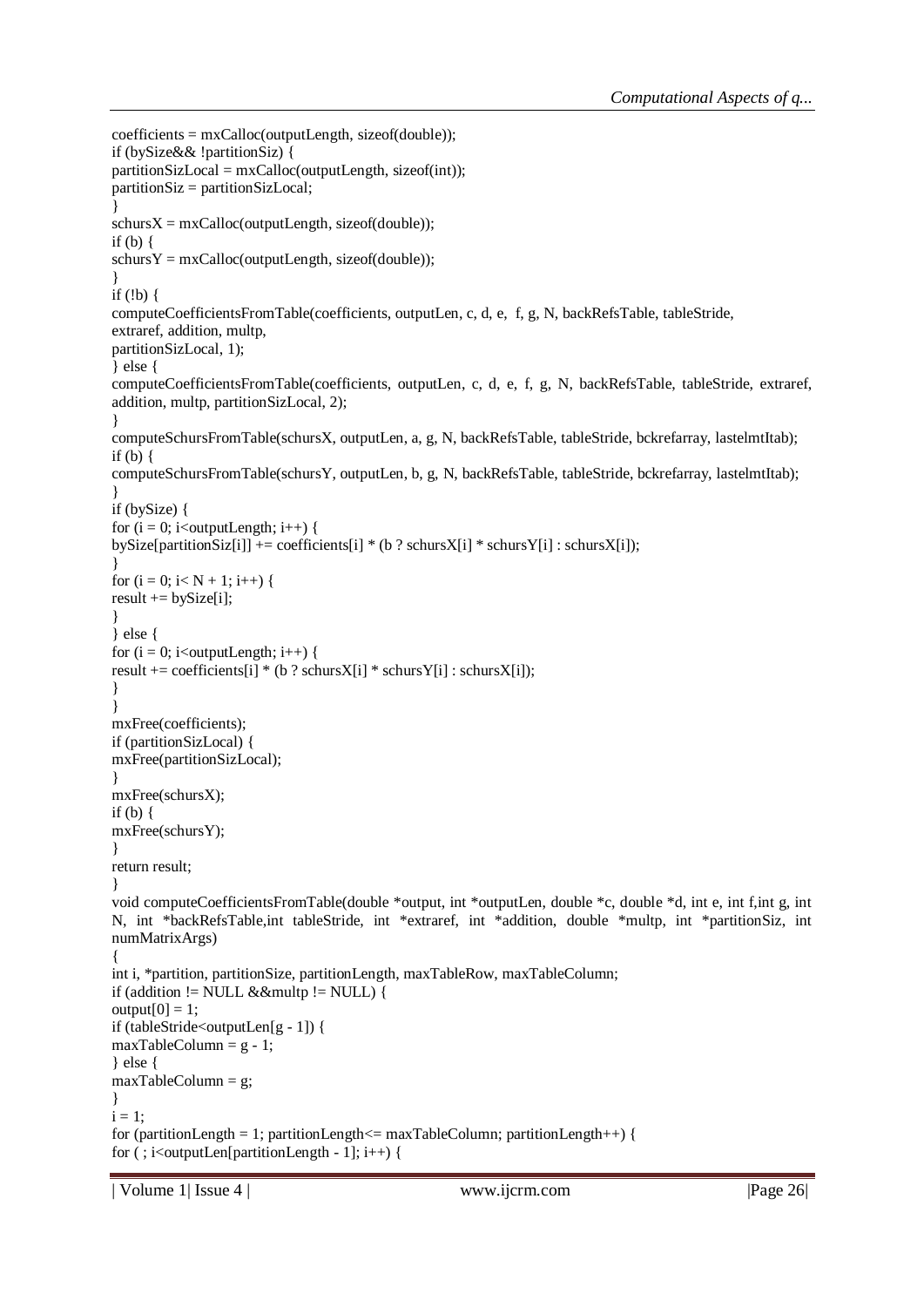```
output[i] = updateQ(output[backRefsTable[i + (partitionLength - 1) * tableStride] - 1], c, d, e, f, g, NULL, 0, 0,
addition[i], multp[i], numMatrixArgs);
}
}
if (tableStride<outputLen[g - 1]) {
for (; i\ltoutputLen[n - 1]; i++) {
output[i] = updateQ(output[extraref[i - tableStride] - 1], c, d, e, f, g, NULL, 0, 0, addition[i], multp[i], 
numMatrixArgs);
}
}
} else {
output [0] = 1;
partition = mxCalloc(n, sizeof(int));partition[0] = 1;partitionSize = 1;
partitionLength = 1;
if (tableStride<outputLen[g - 1]) {
maxTableRow = tableStride;
} else {
maxTableRow = outputLen[g - 1];}
for (i = 1; i<maxTableRow; i++) {
output[i] = updateQ(output[backRefsTable[i + (partitionLength - 1) * tableStride] - 1], c, d, e, f, g,partition, 
partitionLength, partitionLength, 0, 0, numMatrixArgs);
if (partitionSiz) {
partitionSize[i] = partitionSize;}
iteratePartition(partition, &partitionSize, &partitionLength, N, g);
}
if (tableStride<outputLen[n - 1]) {
for (i = tableStride; i < outputLen[n - 1]; i++) {
output[i] = updateQ(output[extraref[i - tableStride] - 1], c, d, e, f, g,
partition, partitionLength, partitionLength, 0, 0, numMatrixArgs);
if (partitionSiz) {
partitionSize[i] = partitionSize;}
iteratePartition (partition, &partitionSize, &partitionLength, N, g);
}
}
mxFree(partition);
}
}
void computeSchursFromTable(double *output, int *outputLen, double *x, int g, int N, int 
*backRefsTable,inttableStride, int *bckrefarray,int *lastelmtItab)
{
int i, k, lastelmt;
doublexProduct = 1, curXPower;
/* compute the product of the entries in X*/for (k = 0; k < g; k++) {
xProduct * = a[k];
}
output[0] = 1;for (k = 1; k \leq g - 1; k++) {
mulYFromTable(output, outputLen[k - 1], a[k - 1], k, backRefsTable, tableStride);
}
mulYFromTable(output, outputLen[g - 2], x[g - 1], g - 1, backRefsTable, tableStride);
i = outputLen[g - 2];curXPower = xProduct;
```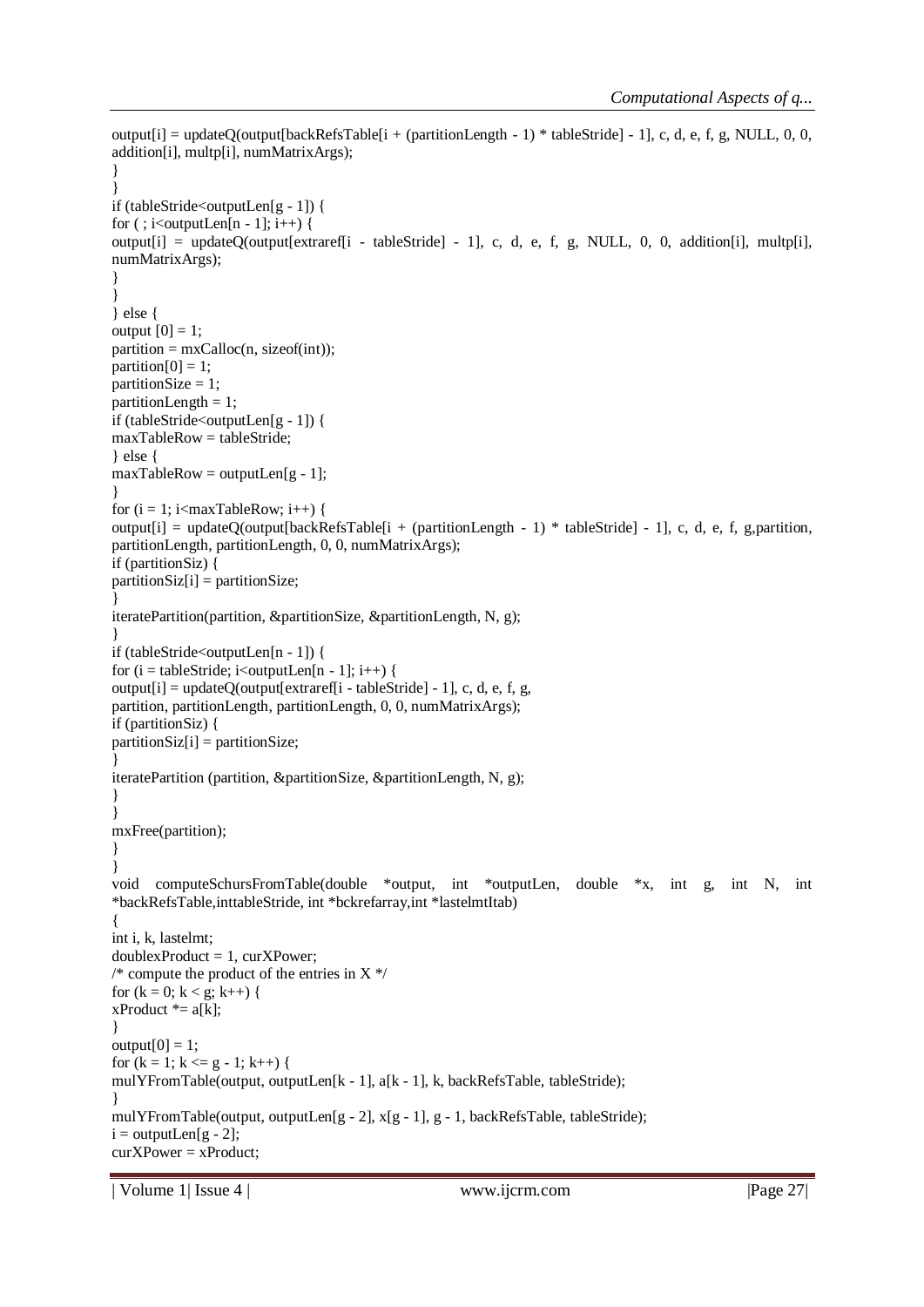```
for (lastelmt = 1; lastelmt <= N / g; lastelmt ++, curXPower * = xProduct) {
for (; i<lastelmtItab[(lastelmt - 1) + (g - 1) * N]; i++) {
output[i] = output[bkrefarray[i] - 1] * curXPower;}
}
}
void mulYFromTable(double *const output, intmaxIndex, double a, int k1,int *backRefsTable, inttableStride)
{
inti, j, *tablePointer;
/* loop through back references by column */
for (i = k - 1; j >= 0; j-)tablePointer = backRefsTable + j * tableStride; /* point to begining of table column */
for (i = 0; i<maxIndex; i++), tablePointer++) {
if (*tablePointer) {
output[i] = a * output[*tablePointer - 1] + output[i];}
}
}
}
#include "mex.h"
#include "string.h"
#include "utilities.h"
#include "computeHG.h"
void mexFunction(int nlhs, mxArray *plhs[], int nrhs, const mxArray *prhs[])
{
int i1, e, f, g, N, *outputLen = NULL, *backRefsTable = NULL,
tableStride, *extraref = NULL, *addition = NULL,*bckrefarray = NULL, *lastelmtItab = 
NULL,*levelIndexTable = NULL, *partitionSiz = NULL, dim1, dim2,numMatrixArgs;
double a = NULL, a = NULL, c = NULL, a = NULL, a = NULL, a = NULL,
output, *hg = NULL;
mxArray *mxArrayPointer = NULL, *coeffDataArrayPointer = NULL,
*coeffDataPointer = NULL;
if (nrhs< 5 \parallelnrhs> 6 \parallelnlhs> 2) {
mexErrMsgTxt
x = mxGetPr(prhs[0]);n 1= mxGetNumberOfElements(prhs[0]);
b = mxGetPr(prhs[1]);
c = mxGetPr(prhs[2]);d = mxGetPr(prhs[3]);
e = mxGetNumberOfElements(prhs[2]);
f = mxGetNumberOfElements(prhs[3]);
if (mxGetNumberOfElements(prhs[1]) == 1 && mxIsNaN(*b)) {
b = NULL;numMatrixArgs = 1;
} else {
if (mxGetNumberOfElements(prhs[1]) != g) {
mexErrMsgTxt("dimension mismatch");
}
numMatrixArgs = 2;
}
if (mxGetClassID(prhs[4]) == mxSTRUCT CLASS) {
N = *((int * ) maxGetData(mxGetField(prhs[4], 0, "N")));outputLen = (int *) mxGetData(mxGetField(prhs[4], 0, "outputLen"));
if (g >mxGetDimensions(mxGetField(prhs[4], 0, "outputLen"))[1]) {
mexErrMsgTxt("n large for back reference data");
}
backRefsTable = (int *) mxGetData(mxGetField(prhs[4], 0, "table"));
```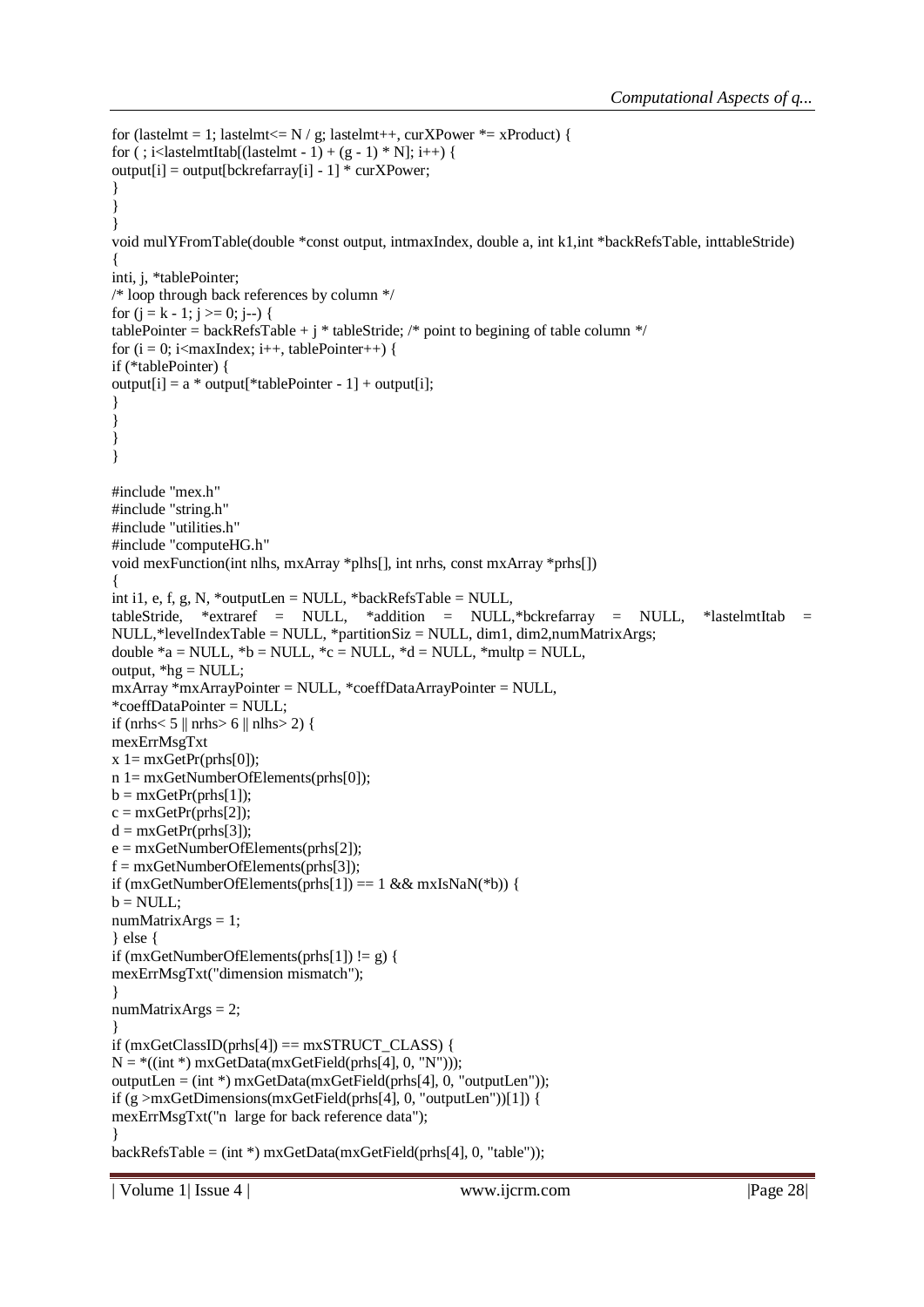```
tableStride = mxGetDimensions(mxGetField(prhs[4], 0, "table"))[0];bckrefarray = (int * ) mxGetData(mxGetField(mhs[4], 0, "array"));
lastelmtItab = (int *) maxGetData(mxGetField(prhs[4], 0, "lastelmtItab"));extraref = (int*) mxGetData(mxGetField(prhs[4], 0, "extract"));
if (numMatrixArgs == 1) {
mxArrayPointer = mxGetField(prhs[4], 0, "coeffDatc");
} else {
coeffDataArrayPointer = mxGetField(prhs[4], 0, "coeffData2");
if (coeffDataArrayPointer) {
for (i = 0; i<mxGetNumberOfElements(coeffDataArrayPointer); i++) {
coeffDataPointer = mxGetCell(coeffDataArrayPointer, i);
if (*((int *) maxGetData(mxGetField(coeffDataPointer, 0, "g")) == g)mxArrayPointer = coeffDataPointer;
}
}
}
}
if (mxArrayPointer) {
if (*((int *) mxGetData(mxGetField(mxArrayPointer, 0, "numMatrixArgs"))) != numMatrixArgs) {
mexErrMsgTxt("invalid precomputedcoeff data struct");
}
addition = (int * ) mxGetData(mxGetField(mxArrayPointer, 0, "addition"));
multp = mxGetPr(mxGetField(mxArrayPointer, 0, "multp"));
mxArrayPointer = mxGetField(prhs[4], 0, "partitionSize");if (mxArrayPointer) {
partitionSize = (int*) mxGetData(mxArrayPointer);
}
}
if (nlhs == 2) {
if (addition &&multp&& !partitionSiz) {
mexErrMsgTxt("Need partition sizes to break down result when using computed coefficient data");
}
plhs[1] = mxCreateDoubleMatrix(1, N + 1, mxREAL);he = mxGetPr(plhs[1]):}
output = computeHGFromTable(hg, a, b, c, d, e, f, g, N, outputLen, backRefsTable, tableStride,
extraref, bckrefarray, lastelmtItab, addition, multp, partitionSiz);
} else if (mxGetClassID(prhs[4]) = mxINT32 CLASS &&mxGetNumberOfDimensions(prhs[4]) == 3) {
if (nrhs != 6) {
mexErrMsgTxt(" inputs required for use with level index table");
}
dim1 = mxGetDimensions(prhs[4])[0];
dim2 = mxGetDimensions(prhs[4])[1];N = mxGetScalar(prhs[5]);if (N > dim 1) {
mexErrMsgTxt("N too large for table");
}
if (g > dim2) {
mexErrMsgTxt("g too large for table");
}
levelIndexTable = (int * ) mxGetData(prhs[4]);
if (nlhs == 2) {
plhs[1] = mxCreateDoubleMatrix(1, N + 1, mxREAL);hg = mxGetPr(plhs[1]);}
output = computeHGFromLevelIndexTable(hg, a, b, c, d, e, f, g, N, levelIndexTable, dim1, dim1 * dim2);
} else {
mexErrMsgTxt("Fifth parameter must be a back reference table or level index table");
```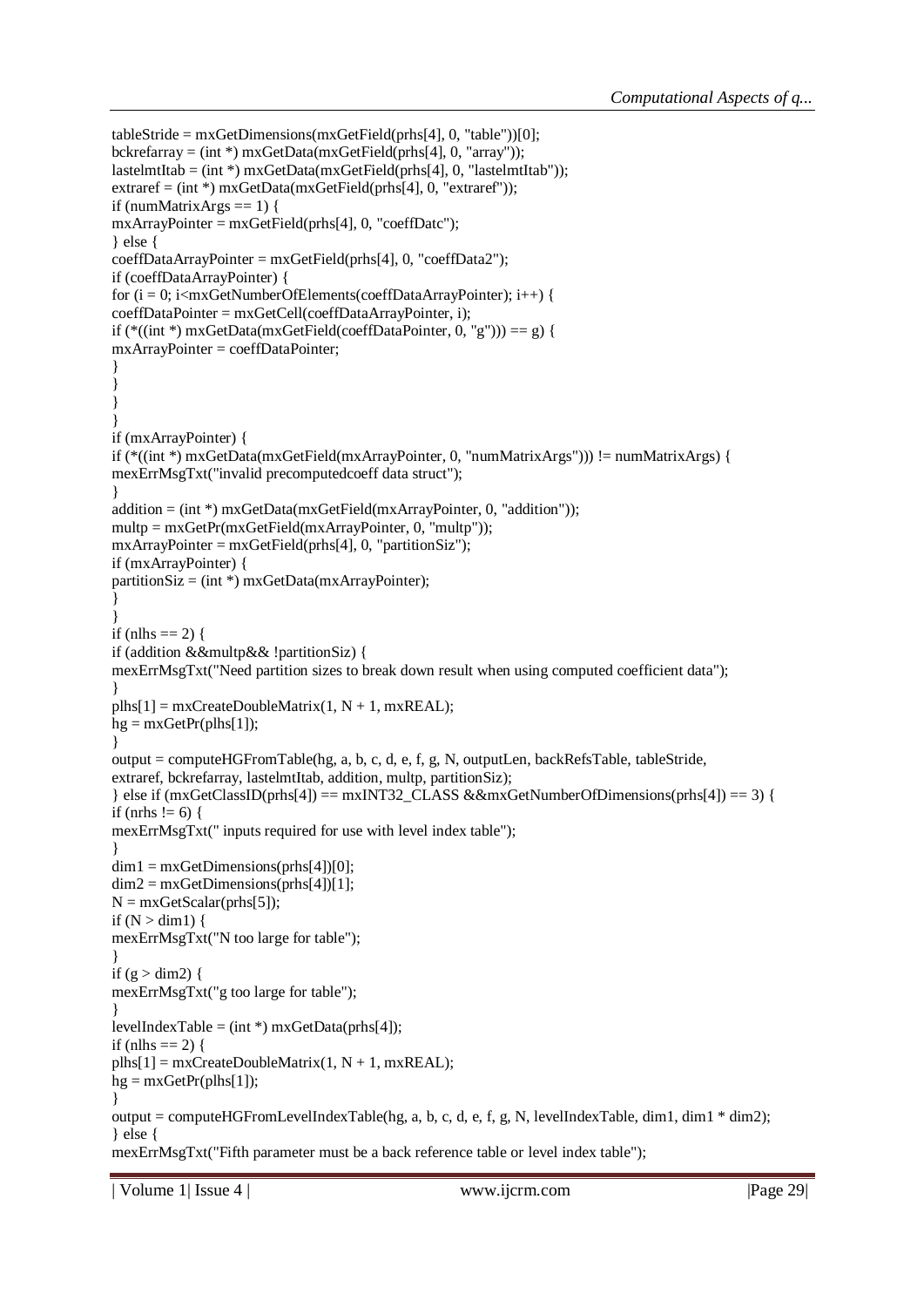```
}
plhs[0] = mxCreateDoubleScalar(output);}
computeHG('setMaxMem', 500 * 1024 * 1024);
fprintf('*** EX 1 ***\n\n');
for (mode = 0:2)disp('Clearing persistent data ...');
computeHG('clearData');
fprintf('\n Running test for mode = %d ... \n', mode);
for (trial = 1:3)
fprintf('\nRunning trial %d ... \n', trial);
for (g = 5:7)N = 10 * g;e = 2;
f = 2;
c = \text{randn}(1, e);d = \text{randn}(1, f);a = \text{randn}(1, g);b = \text{randn}(1, g);fprintf('Computing N = %d, g = %d ...\n', N, g);
tic;
[result, byPartitionSize] = compute HG (mode, N, c, d, a, b);fprintf ('computeHG time (mode %d): %g seconds\n', mode, toc);
end
end
fprintf('\nMode %d used %d bytes of persistent memory\n\n', mode, computeHG('getCurMemInUse'));
end
fprintf('*** EX 2 ***\n\n');
disp('Clearing persistent data ...');
computeHG('clearData');
for (trial = 1:3)
fprintf('\n Running trial %d ...\n\n', trial);
for (n = 30:5:45)N = g;
e = 2;f = 2;
c = \text{randn}(1, e);d = \text{randn}(1, f);x = \text{randn}(1, g);b = \text{randn}(1, g);fprintf('Computing N = %d, n = %d ...\n', N, g);
tic;
[result, byPartitionSize] = compute HG(2, N, c, d, a, b);fprintf('computeHG time (mode 2): %g seconds\n', toc);
figure(2); plot(log10(abs(byPartitionSize / result)));
title('Rel log of partial sums');
figure(1); plot(cumsum(byPartitionSize));
title('Convergence of function by partition size (pausing 1 second...)');
pause(1);
end
end
fprintf('\nUsed %d bytes of memory\n\n', computeHG('getCurMemInUse'));
```
### **2.6 Code For Newton Raphson Method**

% Newton-Raphson method solution for  $x^3 - 2x^2 + 0.25x + 0.75 = 0$ % form  $x$  and  $f(x)$  $x = -5:05:5;$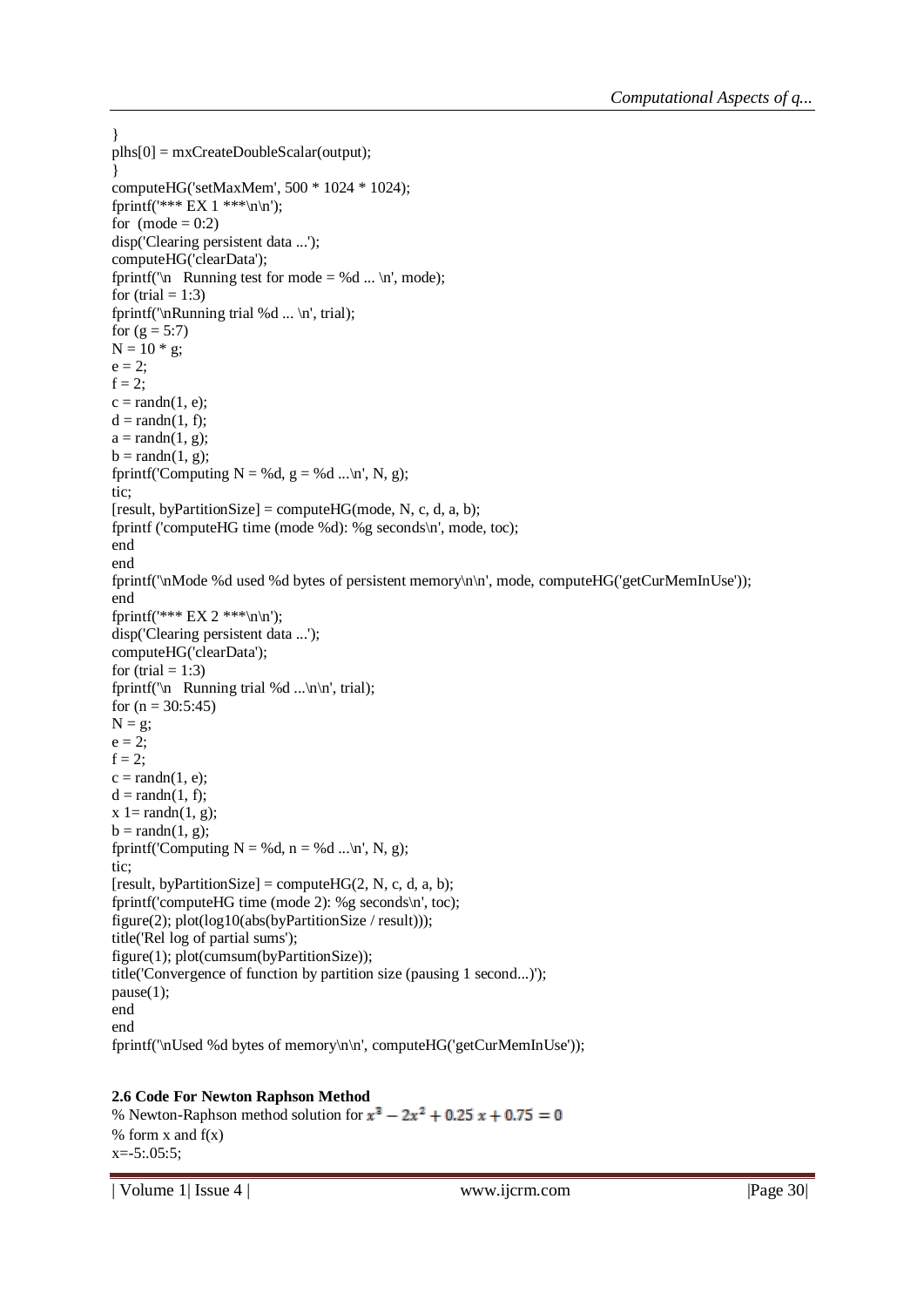```
x=x(:):t3=.75*ones(length(x),1)+.25*x-2*x.^2+x.^3;
xn=-5;
x_0 = 10:
% final error criterion
e=.0001;
% plot the function
f2=figure;
fx=xn^3-2*xn^2+.25*xn+.75;
plot(x,t3, \dots, xn, fx, 's')set(gca, 'FontSize',14);
xlabel('x', 'Fontsize',14);
ylabel('f(x)', 'Fontsize',14);
set(gca, 'XTick', -5:.5:5);
title(['Newton-Raphson Method (from ', num2str(xn), ')'], 'Fontsize',16)
grid on
hold on
% do the iteration until convergence
while abs((xn-xo)/xn) > efx=xn^3-2*xn^2+.25*xn+.75;
fpx=3*xn^2-4*xn+.25;
xn=xn-(fx)/(fpx);plot(xn, fx, 's');pause
end
%----------------------------------------
```
### **2.7 Matlab Code For Newton Raphson Method**

```
function [r, niter] = NR1(f, M, x0, tol, rerror, maxiter)Mc = rcond(feval(J,x0));if Mc < 1e-10 error(' new initial approximation x0') end x old = x0(:);xnew1 = xold1 - fewal(M,xold)\text{eval}(f,xold);for k=1: maxiter xold = xnew; niter = k;
xnew1 = xold1 - fewal(M, xold1)\text{eval}(f, xold1);if (norm(feval(f, xnew1)) < tol |...
norm(xold1-xnew1,'inf')/norm(xnew1,'inf') < tol|...
(niter == maxiter)break
end
end
r = xnew1;
```
### **2.8 Matlab Code For Newton Interpolation Formula**

```
function [yi, t] = Newtonintpol(x, y, xi)
t = \text{divdiff}(x, y);n = length(t);val = t(n);for m = n-1:-1:1val = (xi - x(m)).*val + t(m);end yi = val(:);function t = \text{divdiff}(x, y)n = length(x);for k=1:n-1y(k+1:n) = (y(k+1:n) - y(k)) \cdot ((x(k+1:n) - x(k));end
t = y(:);
```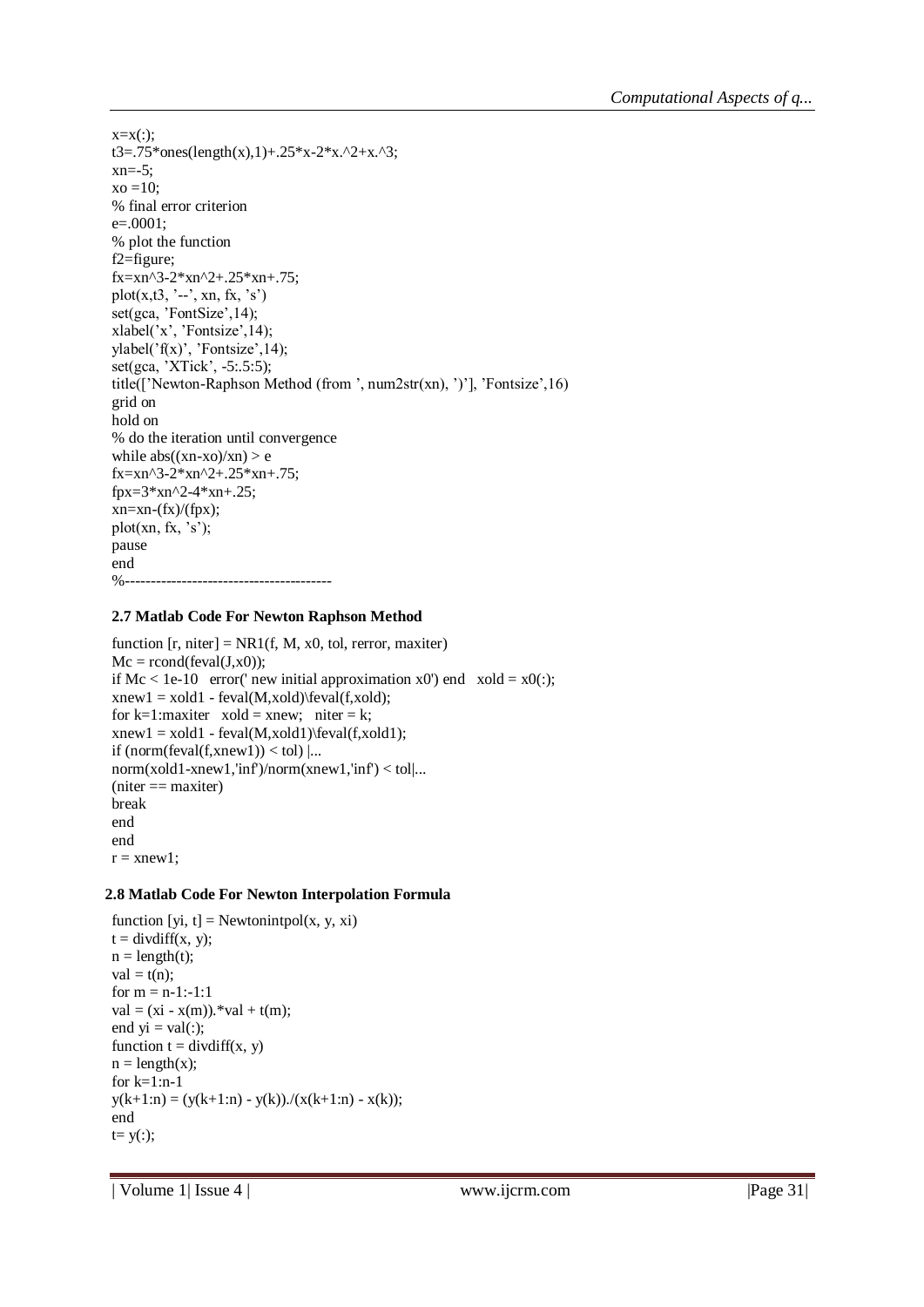### **2.9 Matlab Code For Newton Cotes Quadrature Formula**

function [s, p, x] = cNCTqf(fun, a, b, n, varargin) if  $n < 2$  error(' Number of nodes  $>1$ ') end  $x = (0:n-1)/(n-1)$ ;  $f = 1/(1:n);$  $Val = Vander(x);$  $Val = rot90(V);$  $p = Val\$ f;  $p = (b-a)*p;$  $x = a + (b-a)*x;$  $x = x$ ;  $s = \text{feval}(fun, x, varargin\{:\})$ ;  $s = p^{\prime *}s;$ 

### **2.10 Matlab Code For Gauss Quadrature Formula**

function  $[s, w, x] =$ Gaussquad1(fun, a, b, n, type, varargin)  $d = zeros(1, n-1);$ if type  $== 'L'$  k = 1:n-1;  $d = k/(2*k - 1)$ .\*sqrt $((2*k - 1)/(2*k + 1))$ ;  $fc = 2$ ;  $J = diag(d, -1) + diag(d, 1);$  $[u,v] = eig(J);$  $[x,j]$  = sort(diag(v));  $p = (fc*u(1,:).^2)$ ;  $p = p(j)$ ;  $p = 0.5*(b - a)*w;$  $x = 0.5*(b - a)*x + a + b);$ else  $x = cos((2*(1:n) - (2*n + 1))*pi/(2*n));$  $p(1:n) = \frac{pi}{n}$ ; end  $f = \text{feval}(fun, x, varargin\{:\})$ ;  $s = p * f($ : $);$  $p = p'$ ;

### **2.11 Matlab Code For Numerical Differentiation**

Function diff = numdiff(fun, x, h, n, varargin)  $d1 = []$ ; for  $i=1:n$ s = (feval(fun,x+h,varargin $\{\cdot\}$ )-feval(fun,x-h,varargin $\{\cdot\})/(2^*h)$ ;  $d1 = [d1;s]$ ; h = .5\*h; end  $l = 4$ ; for  $j=2:n$  $s = zeros(n-i+1,1);$  $s = d1 (i:n) + diff(d1 (i-1:n))/(1-1);$ d1 (j:n) = s;  $l = 4*1$ ; end  $diff = d1 (n);$ 

### **2.12 Matlab Code For Basic Diffrentiation**

Function diff = numdiff(fun, x, q1, q2, n, varargin) d= []; for  $i=1:n$ s = (feval (fun,x\*q1,varargin{:})- feval (fun,x\*q2,varargin{:}))/(q1-q2)\*x;  $d = [d;s]$ ;  $h=(q1-q2)/2;$  $h=h/2$ ;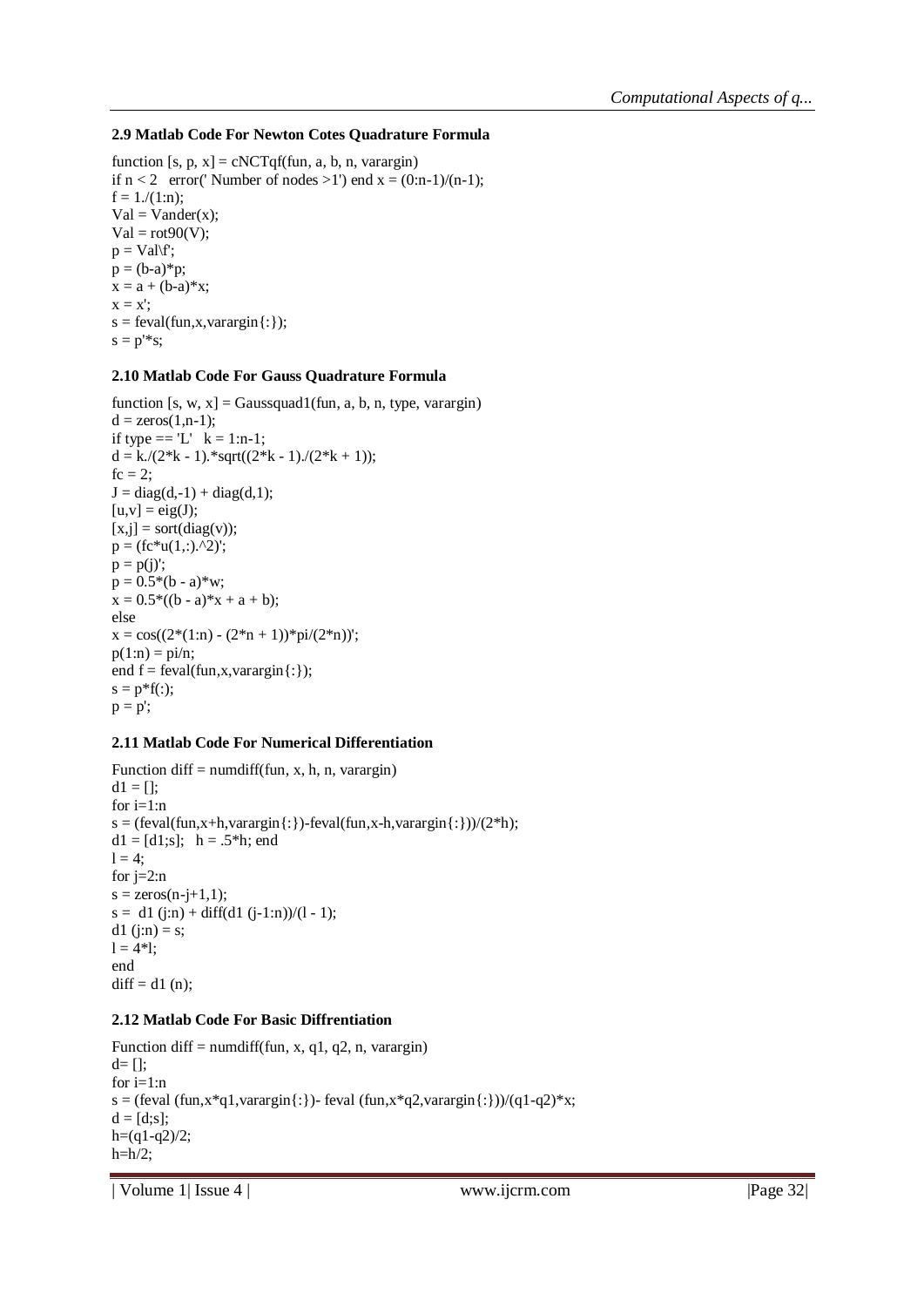end  $1 = 4$ : for  $j=2:n$  $s = zeros(n-j+1,1);$  $s = d(i:n) + diff(d(i-1:n))/(1-1);$  $d(j:n) = s;$  $l = 4*1$ ; end  $diff = d(n);$ function testndiff( $(q1-q2)$ <sup>\*</sup>x, n) % The initial stepsize is h=(q1-q2)\*x/2 and % the number of iterations is n. Function to be tested is % f(x) =  $exp(-x^2)$ . format long disp(' x numder exact') disp(sprintf('\n \*\*\*\*\*\*\*\*\*\*\*\*\*\*\*\*\*\*\*\*\*\*\*\*\*\*\*\*\*\*\*\*\*\*\*\*\*\*\*\*\*\*\*\*\*\*\*\*\*\*\*\*\*\*\*\*\*\*\*\*\*\*\*\*\*')) for x=.1:.1:1 s1 = numdiff('exp2', x,  $(q1-q2)$ <sup>\*</sup>x/2, n);  $s2 = diffexp2(x);$ disp(sprintf('%14f %1.14f %1.14f',x,s1,s2)) end function  $y = diffexp2(x)$ % First order derivative of  $f(x) = \exp(-x^2)$ .  $y = -2*x.*exp(-x.^{2});$ 

### **2.12 Classical Numerical Integration**

clear all, close all, clc, format compact, format long g; %% Numerical integration of a function from z1 to z2  $F = \mathcal{Q}(t)(sin(t))$ ; % function to integrate  $z1=0$ ;  $z2=pi$ ; % limits  $d1 = \text{quad}(F, z1, z2)$ ; % use quad to integrate %% Shew the curve and display a message to define the problem fplot( $F$ ,[z1,z2]) % a quick way to plot a function  $msg = sprintf('What is the integral of %s from %.2f to %.2f?'; func2str(F),z1,z2);$ disp(msg); waitfor(msgboz(msg)); %% Shew the result  $msg =$  ['Area calculated by the quad function = 'num2str(d1,10)]; disp(msg); waitfor(msgboz(msg)); %% Approzimate the integral via trapz for different numbers of points fornp=[25 10 25 50] clf % clear the current figure hold on % allow stuff to be added to this plot  $z =$ linspace(z1,z2,np); % generate z values  $y = F(z)$ ; % generate y values  $d2 = \text{trapz}(z,y)$ ; % use trapz to integrate % Generate and display the trapezoids used by trapz  $for ii=1:length(z)-1$  $pz=[z(ii) z(ii+1) z(ii+1) z(ii);$  $py=[0 \ 0 \ y(i+1) \ y(ii)];$ fill(pz,py,ii) end fplot $(F,[z1,z2])$ ; % plot the actual curve for reference  $msg =$  sprintf('Area calculated by trapz function with %u points = %.8f',np,d2); disp(msg); waitfor(msgboz(msg)); end

### **III. Conclusion**

Programmming languages like MATLAB and C++ make computational methods more lucrative. The overall objective of the field of numerical analysis is the design and analysis of techniques to give estimated but accurate solutions to hard problems, the variety of which is suggested by the following:

Advanced numerical methods are essential in making numerical weather prediction feasible.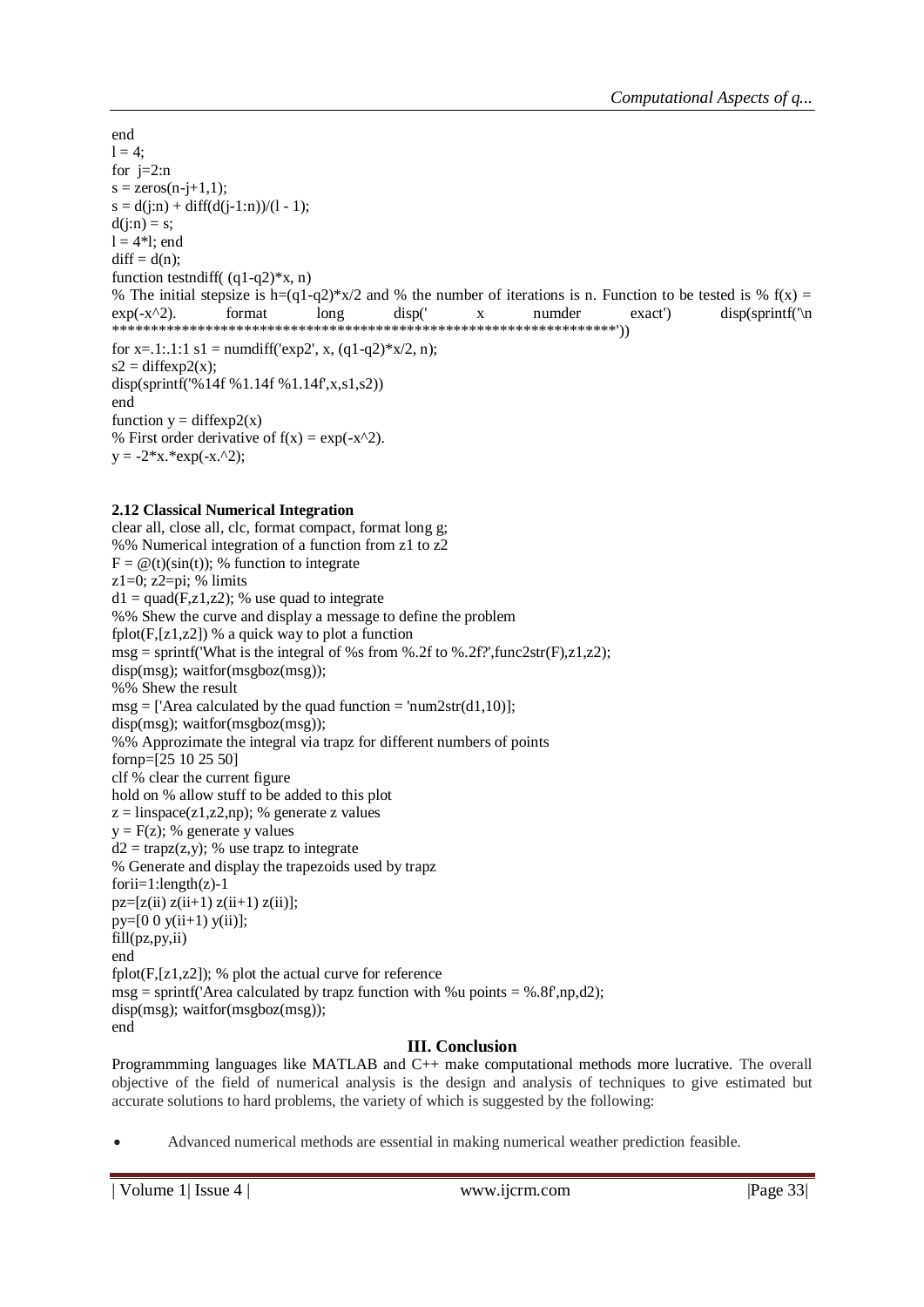- Computing the trajectory of a spacecraft requires the accurate numerical solution of a system of ordinary differential equations.
- Car companies can improve the crash safety of their vehicles by using computer simulations of car crashes. Such simulations essentially consist of solving partial differential equations numerically.
- Hedge funds (private investment funds) use tools from all fields of numerical analysis to attempt to calculate the value of stocks and derivatives more precisely than other market participants.
- Airlines use sophisticated optimization algorithms to decide ticket prices, airplane and crew assignments and fuel needs. Historically, such algorithms were developed within the overlapping field of operations research.
- Insurance companies use numerical programs for actuarial analysis.

### **References**

- 1. Adiga, C. and Guruprasad, P.S., On a three variable reciprocity theorem, SEAJ. Math and Math Sc., Vol.6, No.2, 57- 81, 2008.
- 2. Agarwal, R.P., An extension of Meijer's G-function, proc. Nat. Inst. Sci (India), Vol (31) A, 536-46, 1965.
- 3. Agarwal, R.P., Certain basic hypergeometric identities associated with mock theta functions, Quart. J. Math. (Oxford) 20 (1968), 121-128, 1968.
- 4. Agarwal, R.P., Fractional q-derivative and q-integrals and certain hypergeometric transformation, Ganita, Vol. 27 25- 32, 1976.
- 5. Agarwal, R.P., Ramanujan's last gift, Math, Student, 58, 121-150, 1991.
- 6. Akanbi, M.A., Propagation of Errors in Euler Method, Scholars Research Library, Archives of Applied Science Research, 2, 457-469, 2010.
- 7. Al-Salam, N.A., On some q-operators with applications, Indagationes Mathematicae, 51, 1–13, 1989.
- 8. Al-Salam, N.A., Orthogonal polynomials of hypergeometric type, Duke Mathematical Journal, 33, 109–121, 1966.
- 9. Al-Salam, W.A. and Carlitz, L., Some orthogonal q-polynomials, Mathematische Nachrichten, 30, 47–61, 1965.
- 10. Al-Salam, W.A. and Chihara, T.S., Another characterization of the classical orthogonal polynomials, SIAM Journal of Mathematical Analysis, 3, 65–70, 1972.
- 11. Al-Salam, W.A. and Chihara, T.S., Convolutions of orthonormal polynomials, SIAM Journal of Mathematical Analysis, 7, 16–28, 1976.
- 12. Al-Salam, W.A. and Chihara, T.S., q-Pollaczek polynomials and a conjecture of Andrews and Askey, SIAM Journal of Mathematical Analysis, 18, 228–242, 1987.
- 13. Al-Salam, W.A. and Ismail, M.E.H., Orthogonal polynomials associated with the Rogers Ramanujan continued fraction, Pacific Journal of Mathematics, 104, 269–283, 1983..
- 14. Al-Salam, W.A. and Ismail, M.E.H., Polynomials orthogonal with respect to discrete convolution, Journal of Mathematical Analysis and Applications, 55, 125–139, 1976.
- 15. Al-Salam, W.A. and Ismail, M.E.H., q-Beta integrals and the q-Hermite polynomials, Pacific Journal of Mathematics, 135, 209–221, 1988.
- 16. Al-Salam, W.A. and Ismail, M.E.H., Reproducing kernels for q-Jacobi polynomials, Proceedings of the American Mathematical Society, 67, 105–110, 1977.
- 17. Al-Salam, W.A. and Verma, A., On an orthogonal polynomial set, Indagationes Mathematicae, 44, 335–340, 1982.
- 18. Al-Salam, W.A. and Verma, A., On the Geronimus polynomial sets, In: Orthogonal Polynomials and Their Applications (eds. M. Alfaro et al.). Lecture Notes in Mathematics, 1329, Springer-Verlag, New York, 193–202, 1988.
- 19. Al-Salam, W.A. and Verma, A., Some remarks on q-beta integral, Proceedings of the American Mathematical Society, 85, 360–362, 1982.
- 20. Al-Salam, W.A., Allaway, W.M.R. and Askey, R., A characterization of the continuous q-ultraspherical polynomials, Canadian Mathematical Bulletin, 27, 329–336, 1984.
- 21. Al-Salam, W.A., Allaway, W.M.R. and Askey, R., Sieved ultraspherical polynomials, Transactions of the American Mathematical Society, 284, 39–55, 1984.
- 22. Al-Salam, W.A., Characterization theorems for orthogonal polynomials, In: Orthogonal Polynomials: Theory and Practice (ed. P. Nevai), Kluwer Academic Publishers, Dordrecht, 1–24, 1990.
- 23. Al-Salam, W.A., Operational representations for the Laguerre and other polynomials, Duke Mathematical Journal, 31, 127–142, 1964.
- 24. Andrews, G.E, Askey, R., Classical orthogonal polynomials, In: Polynomes Orthogonaux et Applications (eds. C. Brezinski et al.). Lecture Notes in Mathematics 1171, Springer Verlag, New York, 1985, 36–62, 1985.
- 25. Andrews,G.E, Askey, R. and Roy, R., Special Functions, Encyclopedia of Mathematics and Its Applications 71, Cambridge University Press, Cambridge, 1999.
- 26. Askey, R. and Fitch, J., Integral representations for Jacobi polynomials and some applications, Journal of Mathematical Analysis and Applications, 26, 411–437, 1969.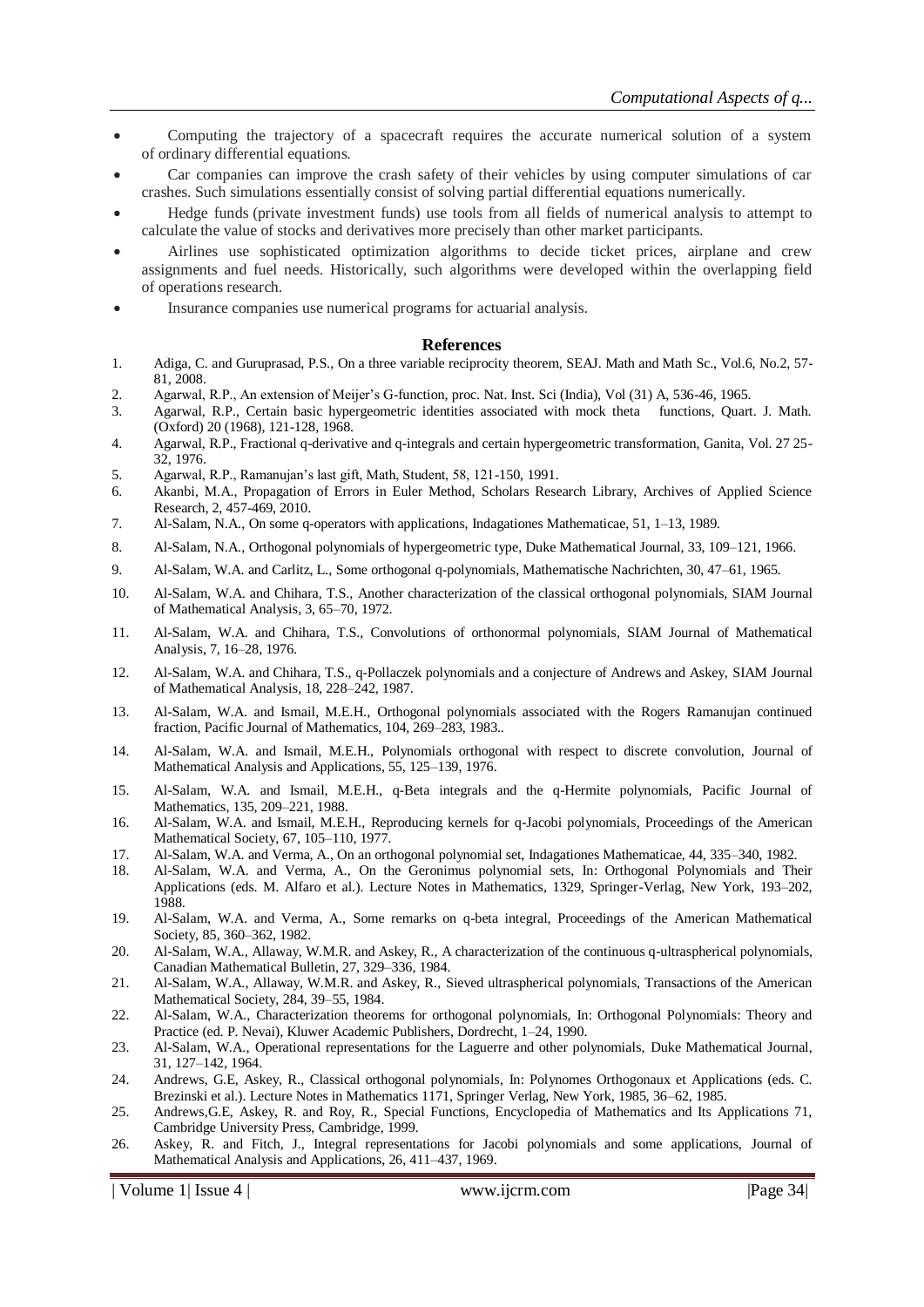- 27. Askey, R. and Gasper, G., Convolution structures for Laguerre polynomials, Journald'Analyse Mathematique,´ 31, 48–68, 1977.
- 28. Askey, R. and Gasper, G., Jacobi polynomial expansions of Jacobi polynomials with nonnegative coefficients, Proceedings of the Cambridge Philosophical Society, 70, 243–255, 1971.
- 29. Askey, R. and Gasper, G., Linearization of the product of Jacobi polynomials III, Canadian Journal of Mathematics, 23, 332–338, 1971.
- 30. Askey, R. and Gasper, G., Positive Jacobi polynomial sums II, American Journal of Mathematics, 98, 709–737, 1976.
- 31. Askey, R. and Ismail, M.E.H., A generalization of ultraspherical polynomials, In: Studies in Pure Mathematics (ed. P. Erdos), Birkh˝ auser Verlag, Basel, 55–78, 1983.
- 32. Askey, R. and Ismail, M.E.H., Permutation problems and special functions, Canadian Journal of Mathematics, 28, 853–874, 1976.
- 33. Askey, R. and Ismail, M.E.H., Recurrence relations, continued fractions and orthogonal polynomials, Memoirs of the American Mathematical Society, 300, Providence, Rhode Island, 1984.
- 34. Askey, R. and Ismail, M.E.H., The Rogers q-ultraspherical polynomials, In: Approximation Theory III, Academic Press, New York, 175–182, 1980.
- 35. Askey, R. and Suslov, S.K., The q-harmonic oscillator and an analogue of the Charlier polynomials, Journal of Physics A. Mathematical and General, 26, 1993, L693–L698, 1993.
- 36. Askey, R. and Suslov, S.K., The q-harmonic oscillator and the Al-Salam and Carlitz polynomials, Letters in Mathematical Physics, 29, 1993, 123–132, 1993.
- 37. Askey, R. and Wainger, S., A convolution structure for Jacobi series, American Journal of Mathematics, 91, 463– 485, 1969.
- 38. Askey, R. and Wilson, J, Some basic hypergeometric Polynomials that generalize Jacobi polynomials, Men. Amer. Math. Soc. 54, 319, 1985.
- 39. Askey, R. and Wilson, J., A set of hypergeometric orthogonal polynomials, SIAM Journal on Mathematical Analysis, 13, 651–655, 1982.
- 40. Askey, R. and Wilson, J., A set of orthogonal polynomials that generalize the Racah coefficients or 6 − j symbols, SIAM Journal on Mathematical Analysis, 10, 1008–1016, 1979.
- 41. Askey, R. and Wilson, J.A., Some basic hypergeometric orthogonal polynomials that generalize Jacobi polynomials, Memoirs of the American Mathematical Society, 319, Providence Rhode Island, 1985.
- 42. Askey, R., An inequality for the classical polynomials, Indagationes Mathematicae, 32, 22–25, 1970.
- 43. Askey, R., An integral of Ramanujan and orthogonal polynomials, Journal of the Indian Mathematical Society, 51, 1987, 27–36, 1987.
- 44. Askey, R., Beta integrals and the associated orthogonal polynomials, In: Number Theory (ed. K. Alladi). Lecture Notes in Mathematics, 1395, Springer-Verlag, New York, 84–121, 1989.
- 45. Askey, R., Continuous q-Hermite polynomials when q >1. In: q-Series and Partitions (ed. D. Stanton),The IMA Volumes in Mathematics and Its Applications, 18, Springer-Verlag,New York, 1989, 151–158, 1989.
- 46. Askey, R., Divided difference operators and classical orthogonal polynomials, The Rocky Mountain Journal of Mathematics, 19, 33–37, 1989.
- 47. Askey, R., Dual equations and classical orthogonal polynomials. Journal of Mathematical Analysis and Applications, 24,677–685, 1968.
- 48. Askey, R., Duality for classical orthogonal polynomials. Journal of Computational and Applied Mathematics, 178, 37–43, 2005.
- 49. Askey, R., Gasper, G. and Harris, L.A., An inequality for Tchebycheff polynomials and extensions, Journal of Approximation Theory, 14, 1–11, 1975.
- 50. Askey, R., Ismail, M.E.H. and Koornwinder, T., Weighted permutation problems and Laguerre polynomials, Journal of Combinatorial Theory, A25, 1978, 277–287, 1978.
- 51. Askey, R., Jacobi polynomials I. New proofs of Koornwinder's Laplace type integral representation and Bateman's bilinear sum. SIAM Journal on Mathematical Analysis, 5, 119–124, 1974.
- 52. Askey, R., Koornwinder, T.H. and Rahman, M., An integral of products of ultraspherical functions and a qextension, Journal of the London Mathematical Society (2), 33, 1986, 133–148, 1986.
- 53. Askey, R., Positive Jacobi polynomial sums, The Tohoku Mathematical Journal (2), 24, 1972, 109–119, 1972.
- 54. Askey, R., Product of ultraspherical polynomials, The American Mathematical Monthly, 74, 1967, 1221–1222.
- 55. Askey, R., Summability of Jacobi series, Transactions of the American Mathematical Society, 179, 71–84, 1973.
- 56. Atakishiyeva, M.K. and Atakishiyev, N.M., Fourier-Gauss transforms of the continuous big q-Hermite polynomials, Journal of Physics A. Mathematical and General 30, L559–L565, 1997.
- 57. Atakishiyeva, M.K. and Atakishiyev, N.M., q-Laguerre and Wall polynomials are related by the Fourier-Gauss transform, Journal of Physics A. Mathematical and General 30, L429–L432, 1997.
- 58. Atkinson, K.E, An introduction to Numerical Analysis, 2nd Edition, John Wiley and sons, New York ,1987.
- 59. Atkinson, K.E., An Introduction to Numerical Analysis, John Wiley & Sons, New York, U.S.A., 1989.
- 60. Bailey, W.N., A further note on two of Ramanujan's formulae, Quart. J.Math.(2),3 158 160, 1952.
- 61. Bailey, W.N., A note on two of Ramanujan's formulae, Quart. J. Math. 2(3) 29 31, 1952.
- 62. Bailey, W.N., On the basic bilateral hypergeometric series 2ψ2, Quart. J.Math. Oxford Ser. 2(1), 194 198, 1950.
- 63. Balagurusamy, E., Numerical Methods. Tata McGraw-Hill, New Delhi, 2006.

| Volume 1| Issue 4 | www.ijcrm.com | Page 35|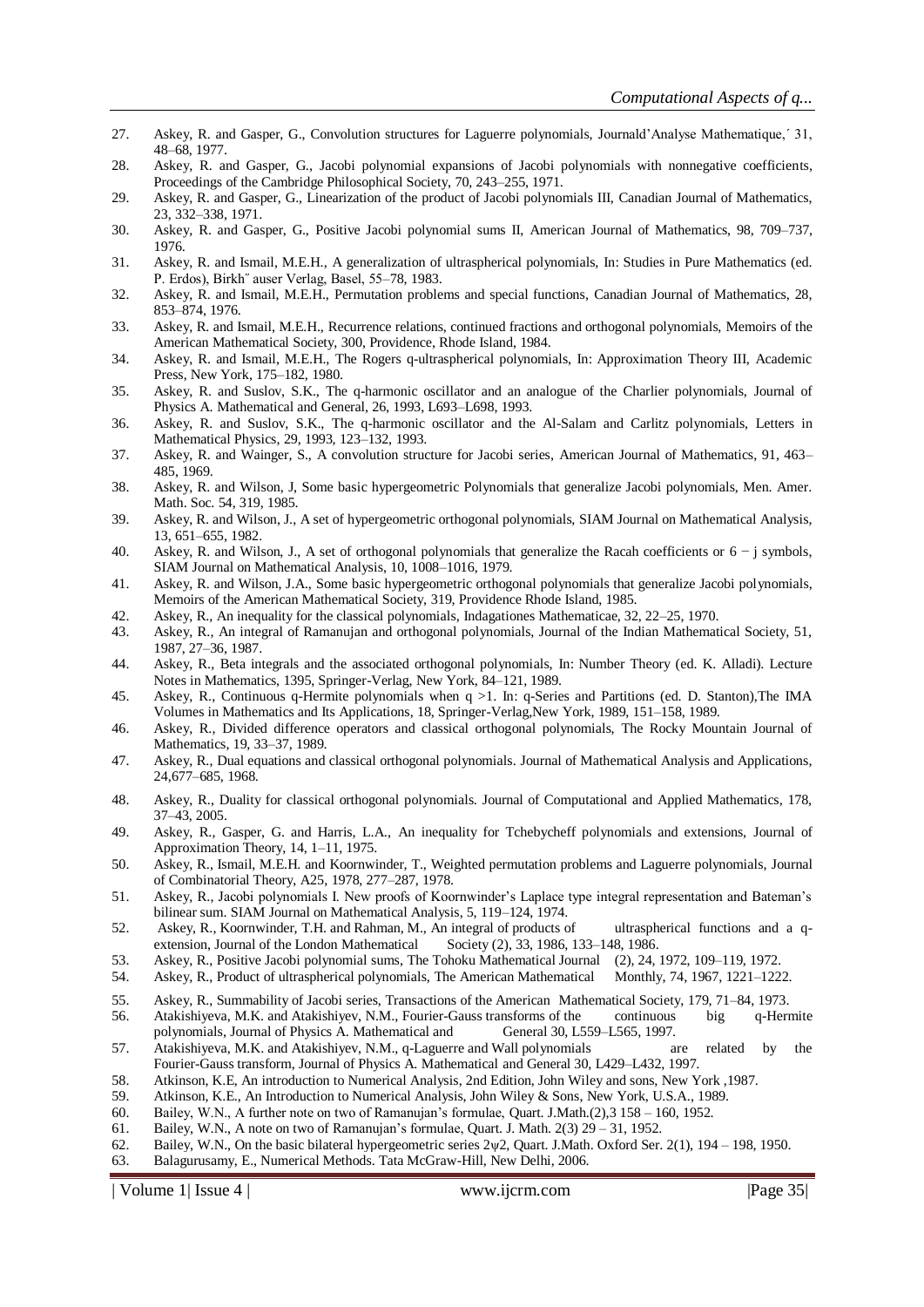- 64. Bangerezako, Gaspard, An Introduction to q-Difference Equations, Bujumbura, 2008
- 65. Berndt, B.C. and Chan, S.H., Sixth order mock theta functions, Adv. Math.216, 771 786, 2007.
- 66. Berndt, B.C. and R.A. Rankin, Ramanujan: Letters and Commentary, American Mathematical Society, Providence, RI, 1995; London Mathematical Society, London, 1995.
- 67. Berndt, B.C. and Rankin, R.A., Ramanujan: Essays and Surveys, American Mathematical Society, Providence, London Mathematical Society, London, 2001.
- 68. Berndt, B.C., Chan, S.H., Yeap, B.P. and Yee, A.J., A reciprocity theorem for certain q-series found in Ramanujans lost notebook, Ramanujan J. 13, 27 – 37, 2007.
- 69. Berndt, B.C., Ramanujans notebooks. Part I, Springer-Verlag, New York, 1985.
- Berndt, B.C., Ramanujans notebooks. Part II, Springer- Verlag, New York, 1989.
- 71. Berndt, B.C., Ramanujans notebooks. Part III, Springer- Verlag, New York, 1991.
- 72. Berndt, B.C., Ramanujans notebooks. Part IV, Springer- Verlag,New York, 1994.
- 73. Berndt, B.C., Ramanujans notebooks. Part V, Springer- Verlag,New York, 1998.
- 74. Bhagirathi, N. A., On basic bilateral hypergeometric series and continued fractions, Math. Student, 56, 135 141, 1988.
- 75. Bhagirathi, N. A., On certain investigations in q-series and continued fractions, Math. Student, 56, 158 170, 1988.
- 76. Bi, W., Ren, H. and Wu, Q., A new family of eighth-order iterative methods for solving nonlinear equations, Appl. Math. Comput. 214: 236–245, 2009.
- 77. Burden, R.L. and Faires, J.D., Numerical Analysis. Bangalore, India, 2002.
- 78. Burden, R.L. and Faires, J.D., Numerical Analysis, Thom-as Brooks/Cole, Belmont, CA., 2005.
- 79. Bustoz, J. and Ismail, M.E.H., The associated ultra spherical polynomials and their q analogues, Canadian Journal of Mathematics 34, 718–736, 1982.
- 80. Chui, Charles K., An Introduction to Wavelets, San Diego: Academic Press, 1992.
- 81. Conrad, K., A q-analogue of Mahler expansions, Adv. in Math., 153, 2000.
- Convergence, Appl. Math. Comput.181: 1106–1111, 2006
- 82. Cordero, A. and Torregrosa, J.R., Variants of Newton's method for functions of several variables, Appl. Math. Comput. 183: 199–208, 2006.
- 83. Datta, S. and Griffin, J., A characterization of some q-orthogonal polynomials, Ramanujan Journal 12, 425–437, 2006.
- 84. Davies, M. and Dawson, B., On the global convergence of Halley's iteration formula, Numer.Math.24: 133–135, 1975.
- 85. Debnath, Lokenath, Wavelet Transforms and their applications, Birkhauser Boston, 2002.
- 86. Denis, R.Y., On certain expansion of Basic Hypergeometric Functions and q- fractional derivatives, Ganita 38, 91-100, 1987.
- 87. Denis, R.Y., On certain transformation of Basic Hypergeometric Functions, Bull. Cal. Math. Soc. 79, 134-138, 1987.
- 88. Do Carmo, Manfredo, Differential Geometry of Curves and Surfaces, 1976.
- 89. Dougall, J., On Vondermonde's theorem and some more general expansions, Proc. Edin. Math. Soc. 25, 114-132, 1907.
- 90. Drinfeld, V. G., Hopf algebras and the quantum Yang-Baxter equation, Doklady Akademii Nauk SSSR 283 (5), 1985.
- 91. Ernst, T., A New Method for q-Calculus., A Doctorial Thesis, Uppsala University, 2002.
- 92. Ernst, T., J. Nonlinear Math. Phys., 10, 487-525, 2003.
- 93. Exton, H, q-Hypergeometric functions and applications, Ellis Harwood Ltd., Halsted, John Wiley & Sons, New York, 1983.
- 94. Exton, H., q-Hypergeometric functions and applications, Ellis Harwood Ltd., Halsted, John Wiley & Sons, New York 1983.
- 95. Frenkel, Igor, B., Reshetikhin, N. Yu., Quantum affine algebras and holonomic difference equations, Communications in Mathematical Physics 146 (1), 1992.
- 96. Gasper, G. and Rahman, M., Basic Hypergeometric Series., Cambridge University Press, Cambridge, 2004.
- 97. Gasper, G. and Rahman, M., A non terminating q-Clausen formula and some related product formulas, SIAM Journal on Mathematical Analysis, 20, 1270– 1282, 1989.
- 98. Gasper, G. and Rahman, M., Basic Hypergeometric Series, Encyclopedia of Mathematics and Its Applications, 35, Cambridge University Press, Cambridge, 1990.
- 99. Gasper, G. and Rahman, M., Nonnegative kernels in product formulas for q-Racah polynomials I, Journal of Mathematical Analysis and Applications, 95, 1983, 304–318.
- 100. Gasper, G. and Rahman, M., Positivity of the Poisson kernel for the continuous q ultra spherical polynomials, SIAM Journal on Mathematical Analysis, 14, 409–420, 1983.
- 101. Gasper, G. and Rahman, M., Positivity of the Poisson kernel for the continuous q-Jacobi polynomials and some quadratic transformation formulas for basic hypergeometric series, SIAM Journal on Mathematical Analysis, 17, 970–999, 1986.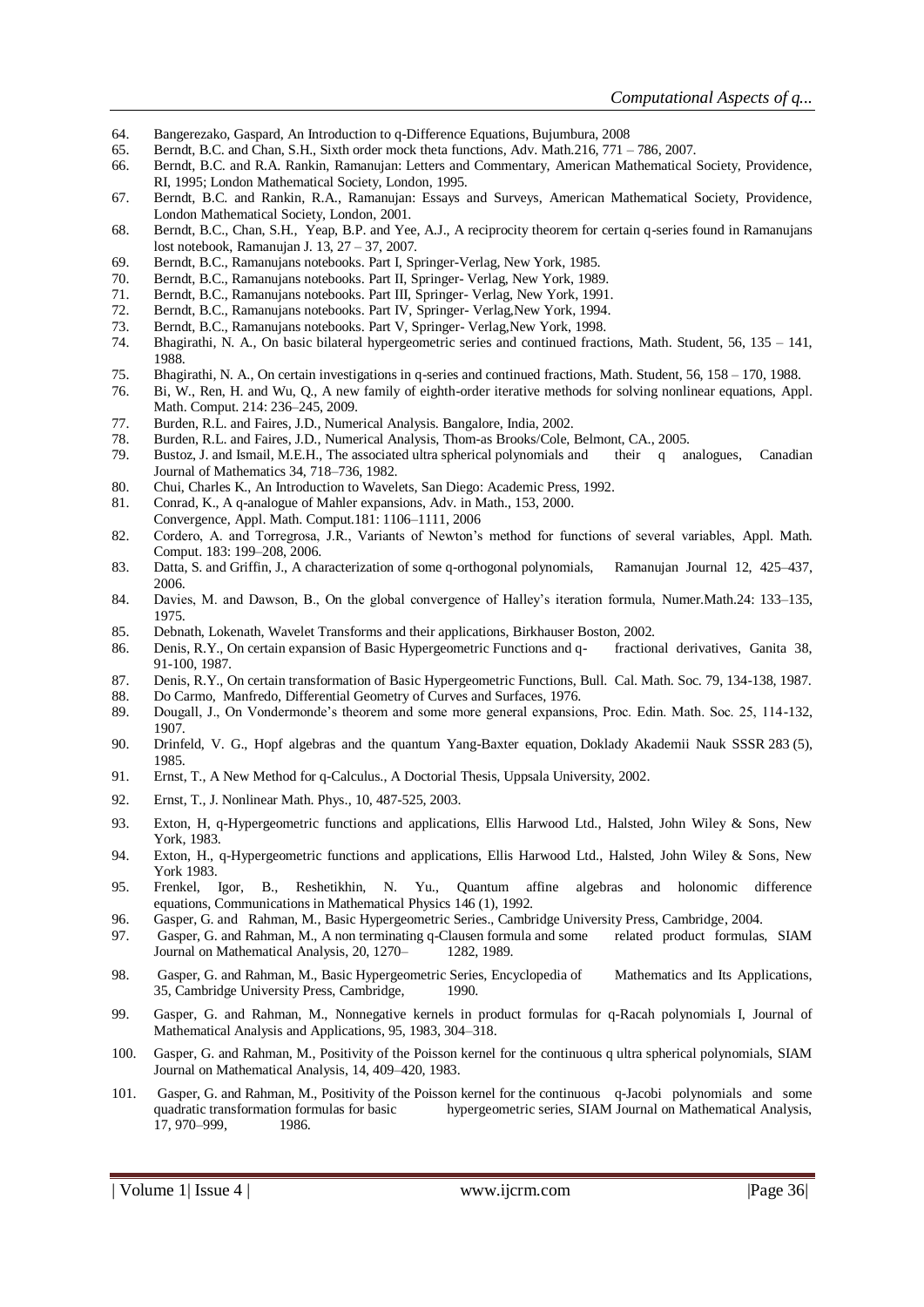- 102. Gasper, G. and Rahman, M., Product formulas of Watson, Bailey and Bateman types and positivity of the Poisson kernel for q-Racah polynomials, SIAM Journal on Mathematical Analysis, 15, 768–789, 1984.
- 103. Gasper, G., An inequality of Turan type for Jacobi polynomials, Proceedings of the American Mathematical Society, 32, 435–439, 1972.
- 104. Gasper, G., Banach algebras for Jacobi series and positivity of a kernel, Annals of Mathematics, 95, 261–280, 1972.<br>105. Gasper, G., Linearization of the product of Jacobi polynomials I. Canadian Journal of Mathematic Gasper, G., Linearization of the product of Jacobi polynomials I, Canadian Journal of Mathematics, 22, 171–
- 106. Gasper, G., Linearization of the product of Jacobi polynomials II, Canadian Journal of Mathematics, 22, 582– 593, 1970.
- 107. Gasper, G., Non negativity of a discrete Poisson kernel for the Hahn polynomials, Journal of Mathematical Analysis and Applications, 42, 438–451, 1973.
- 108. Gasper, G., Nonnegative sums of cosine, ultraspherical and Jacobi polynomials, Journal of Mathematical Analysis and Applications, 26, 60–68, 1969.
- 109. Gasper, G., On the extension of Turan's inequality to Jacobi polynomials, Duke Mathematical Journal, 38, 415– 428, 1971.
- 110. Gasper, G., On two conjectures of Askey concerning normalized Hankel determinants for the classical polynomials, SIAM Journal on Mathematical Analysis, 4, 508–513, 1973.
- 111. Gasper, G., Orthogonality of certain functions with respect to complex valued weights, Canadian Journal of mathematics, 33, 1261–1270, 1981.
- 112. Gasper, G., Positive sums of the classical orthogonal polynomials, SIAM Journal on Mathematical Analysis, 8, 423– 447, 1977.
- 113. Gasper, G., Positivity and the convolution structure for Jacobi series, Annals of Mathematics, 93, 112– 118, 1971.
- 114. Gasper, G., Projection formulas for orthogonal polynomials of a discrete variable, Journal of Mathematical Analysis and Applications, 45, 176–198, 1974.
- 115. Gasper, G., q-Extensions of Clausen's formula and of the inequalities used by De Brangesin his proof of the Bieberbach, Robertson and Milin conjectures, SIAM Journal on Mathematical Analysis, 20, 1019–1034, 1989.
- 116. Gasper, G., Rogers' linearization formula for the continuous q-ultraspherical polynomials and quadratic transformation formulas. SIAM Journal on Mathematical Analysis, 16, 1061–1071, 1985.
- 117. Gear, C.W., Numerical Initial Value Problems in Ordinary Differential Equations. Prentice-Hall, Upper Saddle River, 1971.
- 118. *Gentle, J.E., Computational Statistics,* Springer*, 2009.*
- 119. Gessel, I. and Stannton, D., Another family of q-lagrange inversion formulas, Rocky Mountain J. Math.16, 373- 384, 1986.
- 120. Gupta, D.P., Ismail, M.E.H. and Masson, D.R., Associated continuous Hahn polynomials, Canadian Journal of Mathematics 43, 1263–1280, 1991.
- 121. H. Hopf, Uber die Topologie der Gruppen-Mannigfaltigkeiten und ihrer Verallgemeinerungen, Ann. of Math. 42, 22–52. Reprinted in Selecta Heinz Hopf, pp. 119–151, Springer, Berlin, 1964.
- 122. Hahn, W., Uber Orthogonal polynome, die q-Differenzengleichungen gen ugen. Mathematische Nachrichten 2, 4–34, 1949.
- 123. Hämmerlin, G. and Hoffmann, K.H., Numerical Methods, Cambridge University Press, Cambridge, 2005.
- 124. Harding, R.D. and Quinney, D. A., A Simple Introduction to Numerical Analysis, Adam Hilger, Bristol, 1986.
- 125. Herschhorn, M.D., Some partition theorems of the Rogers-Ramanujan type, J. Comb. Theory 27, 33-37, 1974.
- 126. Homeier, H.H.H., A modified Newton method for root finding with cubic convergence, J. Comput. Appl. Math. 157: 227–230, 2003.
- 127. Ismail, M.E.H. and Li, X., Bound on the extreme zeros of orthogonal polynomials, Proceedings of the American Mathematical Society 115, 131-140, 1992.
- 128. Ismail, M.E.H. and Libis, C.A., Contiguous relations, basic hypergeometric functions and orthogonal polynomials I, Journal of Mathematical Analysis and Applications 141, 349–372, 1989.
- 129. Ismail, M.E.H. and Masson, D.R., Generalized orthogonality and continued fractions, Journal of Approximation Theory 83, 1–40, 1995.
- 130. Ismail, M.E.H. and Masson, D.R., q-Hermite polynomials, biorthogonal rational functions and q-beta integrals, Transactions of the American Mathematical Society 346, 63–116, 1994.
- 131. Ismail, M.E.H., A generalization of a theorem of Bochner, Journal of Computational and Applied Mathematics 159, 319–324, 2003.
- 132. Ismail, M.E.H., A queueing model and a set of orthogonal polynomials, Journal of Mathematical Analysis and Applications 108, 575–594, 1985.
- 133. Ismail, M.E.H., Asymptotics of Pollaczek polynomials and their zeros, SIAM Journal on Mathematical Analysis 25, 462–473, 1994.

175, 1970.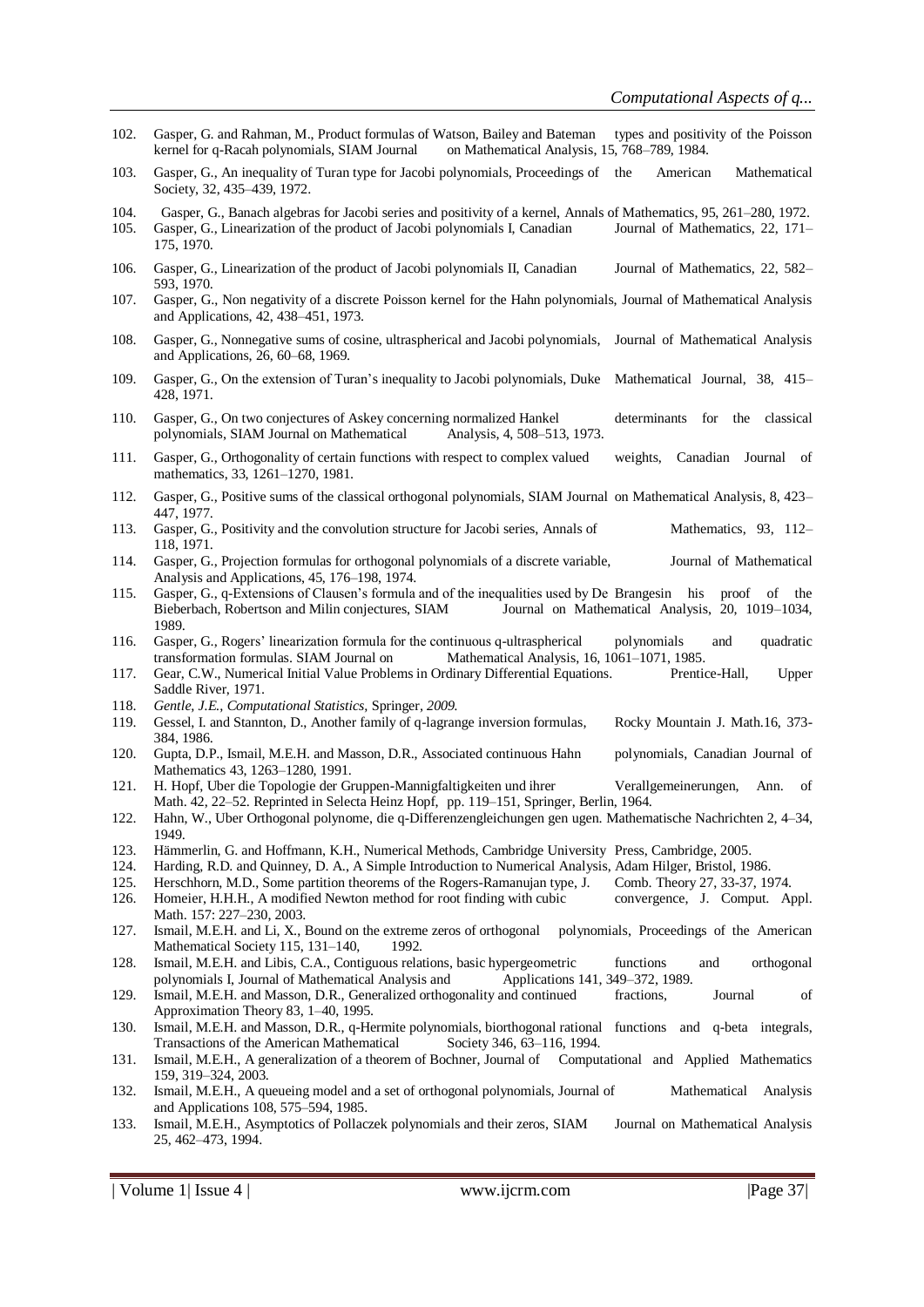- 134. Ismail, M.E.H., Asymptotics of q-orthogonal polynomials and a q-Airy function, International Mathematics Research Notices 18, 1063–1088, 2005.
- 135. Ismail, M.E.H., Asymptotics of the Askey-Wilson and q-Jacobi polynomials, SIAM Journal on Mathematical Analysis 17, 1475–1482, 1986.
- 136. Ismail, M.E.H., Classical and Quantum Orthogonal Polynomials in One Variable, Cambridge University Press, Cambridge, 2005.
- 137. Ismail, M.E.H., Classical and Quantum Orthogonal Polynomials in One Variable, Encyclopedia of Mathematics and Its Applications 98, Cambridge University Press, Cambridge, 2005.
- 138. Ismail, M.E.H., Connection relations and bilinear formulas for the classical orthogonal polynomials, Journal of Mathematical Analysis and Applications 57, 487–496, 1977.
- 139. Ismail, M.E.H., Letessier, J. and Valent, G., Linear birth and death models and associated Laguerre and Meixner polynomials, Journal of Approximation Theory 55, 337–348, 1988
- 140. Ismail, M.E.H., Letessier, J. and Valent, G., Quadratic birth and death processes and associated continuous dual Hahn polynomials, SIAM Journal on Mathematical Analysis 20, 727–737, 1989.
- 141. Ismail, M.E.H., Letessier, J., Masson, D.R. and Valent, G., Birth and death processes and orthogonal polynomials, In: Orthogonal Polynomials: Theory and Practice (ed. P. Nevai), Kluwer Academic Publishers, Dordrecht, 229–255, 1990.
- 142. Ismail, M.E.H., Letessier, J., Valent, G. and Wimp, J., Some results on associated Wilson polynomials, In: Orthogonal Polynomials and their Applications (eds. C. Brezinski, L. Gori and A. Ronveaux). IMACS Annals on Computing and Applied Mathematics 9, J.C. Baltzer Scientific Publishing Company, Basel, 293–298, 1991.
- 143. Ismail, M.E.H., Letessier, J., Valent, G. and Wimp, J., Two families of associated Wilson polynomials, Canadian Journal of Mathematics 42, 659–695, 1990.
- 144. Ismail, M.E.H., Masson, D.R. and Rahman, M., Complex weight functions for classical orthogonal polynomials, Canadian Journal of Mathematics 43, 1294–1308, 1991.
- 145. Ismail, M.E.H., On obtaining generating functions of Boas and Buck type for orthogonal polynomials, SIAM Journal on Mathematical Analysis 5, 202–208, 1974.
- 146. Ismail, M.E.H., On sieved orthogonal polynomials, I: Symmetric Pollaczek analogues, SIAM Journal on Mathematical Analysis 16, 1985, 1093–1113.
- 147. Ismail, M.E.H., On sieved orthogonal polynomials, IV: Generating functions, Journal of Approximation Theory 46, 284–296, 1986.
- 148. Ismail, M.E.H., Relativistic orthogonal polynomials are Jacobi polynomials, Journal of Physics A. Mathematical and General 29, 3199–3202, 1996.
- 149. Jackson, F.H., A generalization of the Function  $\Gamma(n)$  and  $x^n$ , proc. Roy. Soc. London 74, 64-72, 1904.
- 150. Jackson, F.H., On generalized functions of Legendre and Bessel, Trans. Roy. Soc. Edinburgh 41, 1-28, 1904.
- 151. Jackson, F.H., On q-definite integrals, Quart. J. Pure. and Appl. Math. 41, 196-207, 1910
- 152. Jackson, F.H., Transformations of q-series, Math. 39, 145-151, 1910.
- 153. Jain, V.K. and Srivistava, H.M., Some families of multi linear q-generating functions and combinatorial qseries identities, Journal of Mathematical Analysis and Applications 192, 413–438, 1995.
- 154. Jimbo, Michio, A q-difference analogue of U (g) and the Yang-Baxter equation, Letters in Mathematical Physics 10 (1), 1985.
- 155. Johnson, L.W. and Riess, R.D., Numerical Analysis, Addison-Wesley, 1977.
- 156. Kac, V. and Cheung, P., Quantum Calculus, Springer-Verlag, New York, 2002.
- 157. Kadell, K.W.J., The little q-Jacobi functions of complex order, In: Theory and Applications of Special Functions. Developments in Mathematics 13, Springer, New York, 301–338, 2005.
- 158. Kim, Min-Soo and Son, Jin-Woo, A note on q difference operator, 423-430, 2002.
- 159. Kockler, N., Numerical Method for Ordinary Systems of Initial value Problems, John Wiley and Sons, New York, 1994.
- 160. Koornwinder, T.H., A second addition formula for continuous q-ultra spherical polynomials, In: Theory and Applications of Special Functions. Developments in Mathematics 13, Springer, New York, 339–360, 2005.
- 161. Kou, J., Li, Y. and Wang, X., A modification of Newton method with third order convergence, Appl. Math. Comput. 181: 1106–1111, 2006.
- 162. Liu, L. and Wang, X., Eighth-order methods with high efficiency index for solving nonlinear equations, J. Comput. Appl. Math. 215: 3449–3454, 2010.
- 163. Mathews, J.H., Numerical Methods for Mathematics, Science and Engineering, Prentice-Hall, India, 2005.
- 164. Melman, A., Geometry and convergence of Euler's and Halley's methods, SIAM Rev. 39: 728–735, 1997.
- 165. Ozban, A.Y, Some new variants of Newton's method, Appl. Math. Lett.17, 677– 682, 2004.
- 166. Ramanujan, S., Notebooks, 2 Volumes, Tata Institute of Fundamental Research, Bombay, 1957.
- 167. *Ray, M, Sharma, H.S. and Chaudhary, S, Mathematical Statistics, Ram Prasad and Sons, 2004.*
- 168. *Ross and Sheldon, M., Introduction to probability and statistics for engineers and scientists*, 4, *Associated Press, 2009.*
- 169. Sastry, S.S., Introductory Methods of Numerical Analysis. Prentice-Hall, India, 2000.
- 170. Saxena, H.C., Finite Differences and Numerical Analysis, S. Chand & Company Ltd.